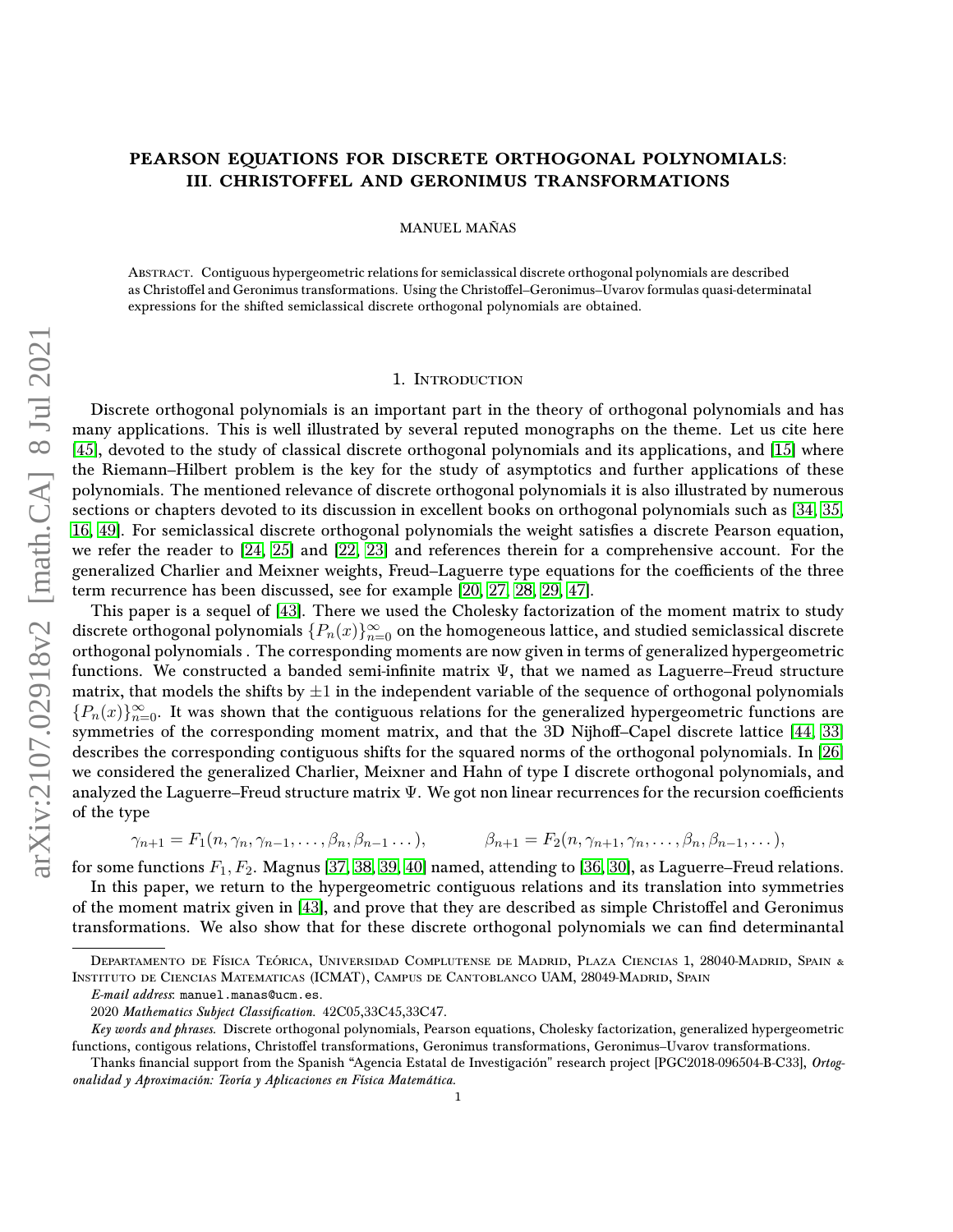expressions  $\hat{a}$  la Christoffel for the shifted orthogonal polynomials, for that aim we use the general theory of Geronimus–Uvarov perturbations.

Christoffel discussed Gaussian quadrature rules in [\[18\]](#page-16-6), and found explicit formulas relating sequences of orthogonal polynomials corresponding to two measures d x and  $p(x)$  d x, with  $p(x) = (x - q_1) \cdots (x - q_N)$ . The so called Christoffel formula is a basic result which can be found in a number of orthogonal polynomials textbooks [\[48,](#page-17-19) [17,](#page-16-7) [31\]](#page-17-20). Its right inverse is called the Geronimus transformation, i.e., the elementary or canonical Geronimus transformation is a new moment linear functional  $\check{u}$  such that  $(x - a)\check{u} = u$ . In this case we can write  $\check{u} = (x - a)^{-1}u + \xi \delta(x - a)$ , where  $\xi \in \mathbb{R}$  is a free parameter and  $\delta(x)$  is the Dirac functional supported at the point  $x = a$  [\[32\]](#page-17-21). We refer to [\[6,](#page-16-8) [7,](#page-16-9) [8\]](#page-16-10) and references therein for a recent account of the state of the art regarding these transformations.

1.1. Discrete orthogonal polynomials and discrete Pearson equation. Let us consider a measure  $\rho =$  $\sum_{k=0}^{\infty} \delta(z-k)w(k)$  with support on  $\mathbb{N}_0 := \{0,1,2,\ldots\}$ , for some weight function  $w(z)$  with finite values  $w(k)$  at the nodes  $k \in \mathbb{N}_0$ . The corresponding bilinear form is  $\langle F, G \rangle = \sum_{k=0}^{\infty} F(k)G(k)w(k)$ , and the corresponding moments are given by

<span id="page-1-0"></span>
$$
\rho_n = \sum_{k=0}^{\infty} k^n w(k).
$$

Consequently, the moment matrix is

$$
G = (G_{n,m}), \qquad G_{n,m} = \rho_{n+m}, \qquad n, m \in \mathbb{N}_0.
$$

If the moment matrix is such that all its truncations, which are Hankel matrices,  $G_{i+1,j} = G_{i,j+1}$ ,

$$
G^{[k]} = \begin{pmatrix} G_{0,0} \cdot \cdot \cdot \cdot \cdot \cdot \cdot G_{0,k-1} \\ \vdots \\ G_{k-1,0} \cdot \cdot \cdot \cdot \cdot \cdot G_{k-1,k-1} \end{pmatrix} = \begin{pmatrix} \rho_0 & \rho_1 & \rho_2 & \cdot \cdot \cdot \cdot \cdot \cdot \cdot \cdot \rho_{k-1} \\ \rho_1 & \rho_2 & \cdot \cdot & \cdot \\ \rho_2 & \cdot & \cdot & \cdot \\ \vdots & \cdot & \cdot & \cdot \\ \rho_{k-1} & \rho_k \cdot \cdot \cdot \cdot \cdot \cdot \cdot \cdot \cdot \cdot \cdot \rho_{2k-2} \end{pmatrix}
$$

are nonsingular; i.e. the Hankel determinants  $\Delta_k := \det G^{[k]}$  do not cancel,  $\Delta_k \neq 0, k \in \mathbb{N}_0$ , then there exists monic polynomials

(2) 
$$
P_n(z) = z^n + p_n^1 z^{n-1} + \dots + p_n^n, \qquad n \in \mathbb{N}_0,
$$

with  $p_0^1=0,$  such that the following orthogonality conditions are fulfilled

$$
\langle \rho, P_n(z) z^k \rangle = 0, \qquad k \in \{0, \ldots, n-1\}, \qquad \langle \rho, P_n(z) z^n \rangle = H_n \neq 0.
$$

Moreover, the set  $\{P_n(z)\}_{n\in\mathbb{N}_0}$  is an orthogonal set of polynomials

$$
\langle \rho, P_n(z) P_m(z) \rangle = \delta_{n,m} H_n, \qquad n, m \in \mathbb{N}_0.
$$

The second kind functions are given by

<span id="page-1-1"></span>(3) 
$$
Q_n(z) = \sum_{k \in \mathbb{N}_0} \frac{P_n(k)w(k)}{z - k}.
$$

In terms of the semi-infinite vector of monomials

$$
\chi(z) := \begin{pmatrix} 1 \\ z \\ z^2 \\ \vdots \end{pmatrix}
$$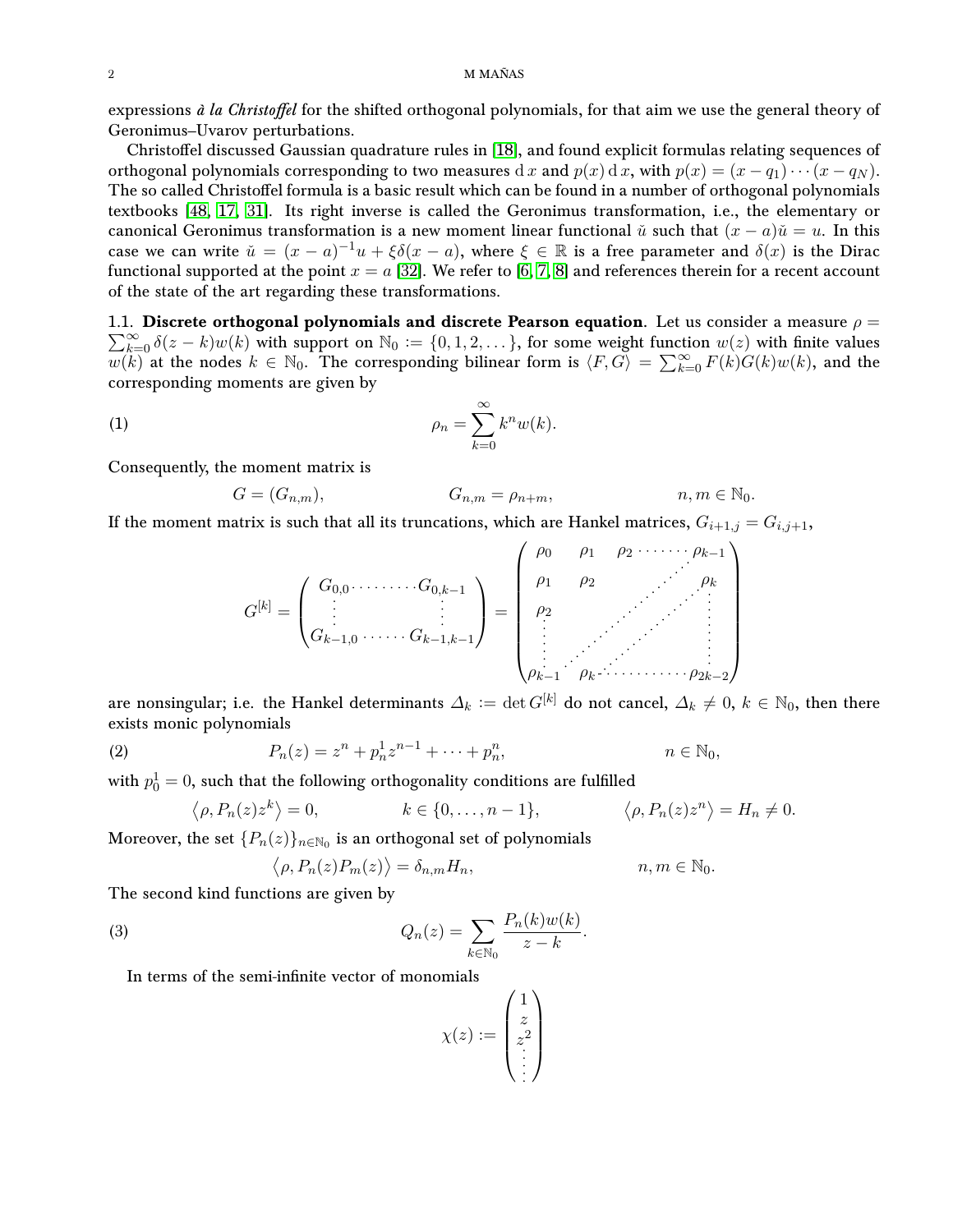we have  $G=\langle\rho,\chi\chi^\top\rangle,$  and it becomes evident that the moment matrix is symmetric,  $G=G^\top.$  The vector of monomials  $\chi$  is an eigenvector of the *shift matrix* 



i.e.,  $\Lambda\chi(z)=z\chi(z).$  From here it follows immediately that  $\Lambda G=G\Lambda^\top,$  i.e., the Gram matrix is a Hankel matrix, as we previously said. Being the moment matrix symmetric its Borel–Gauss factorization reduces to a Cholesky factorization

<span id="page-2-1"></span>
$$
(4) \tG = S^{-1}HS^{-\top}
$$

where  $S$  is a lower unitriangular matrix that can be written as



and  $H = diag(H_0, H_1, \dots)$  is a diagonal matrix, with  $H_k \neq 0$ , for  $k \in \mathbb{N}_0$ . The Cholesky factorization does hold whenever the principal minors of the moment matrix; i.e., the Hankel determinants  $\Delta_k$ , do not cancel.

The components  $P_n(z)$  of the semi-infinite vector of polynomials

$$
(5) \t\t P(z) := S\chi(z),
$$

are the monic orthogonal polynomials of the functional  $\rho$ . From the Cholesky factorization we get  $\langle\rho,\chi\chi^\mp\rangle=0$  $G = S^{-1}HS^{-\top}$  so that  $\langle \rho, \chi \chi^{\top} \rangle S^{\top} = H$ . Therefore,  $\langle \rho, S \chi \chi^{\top} S^{\top} \rangle = H$  and we obtain  $\langle \rho, P P^{\top} \rangle = H$ , which encodes the orthogonality of the polynomial sequence  $\{P_n(z)\}_{n=0}^{\infty}$ . The lower Hessenberg matrix

<span id="page-2-0"></span>
$$
(6) \t\t J = S\Lambda S^{-1}
$$

that has the vector  $P(z)$  as eigenvector with eigenvalue  $z$   $JP(z) = zP(z)$ .

The lower Pascal matrix, built up of binomial numbers, is defined by

B = (Bn,m) = 1 0 1 1 0 1 2 1 0 1 3 3 1 0 1 4 6 4 1 0 1 5 10 10 5 1 0 , Bn,m := n m , n ≥ m, 0, n < m.

so that  $\chi(z+1) = B\chi(z)$ . The *dressed Pascal matrices*, are the following lower unitriangular semi-infinite matrices

$$
\Pi := SBS^{-1}, \qquad \qquad \Pi^{-1} := SB^{-1}S^{-1},
$$

which happen to be connection matrices; indeed, they satisfy

$$
P(z+1) = \Pi P(z), \qquad P(z-1) = \Pi^{-1} P(z).
$$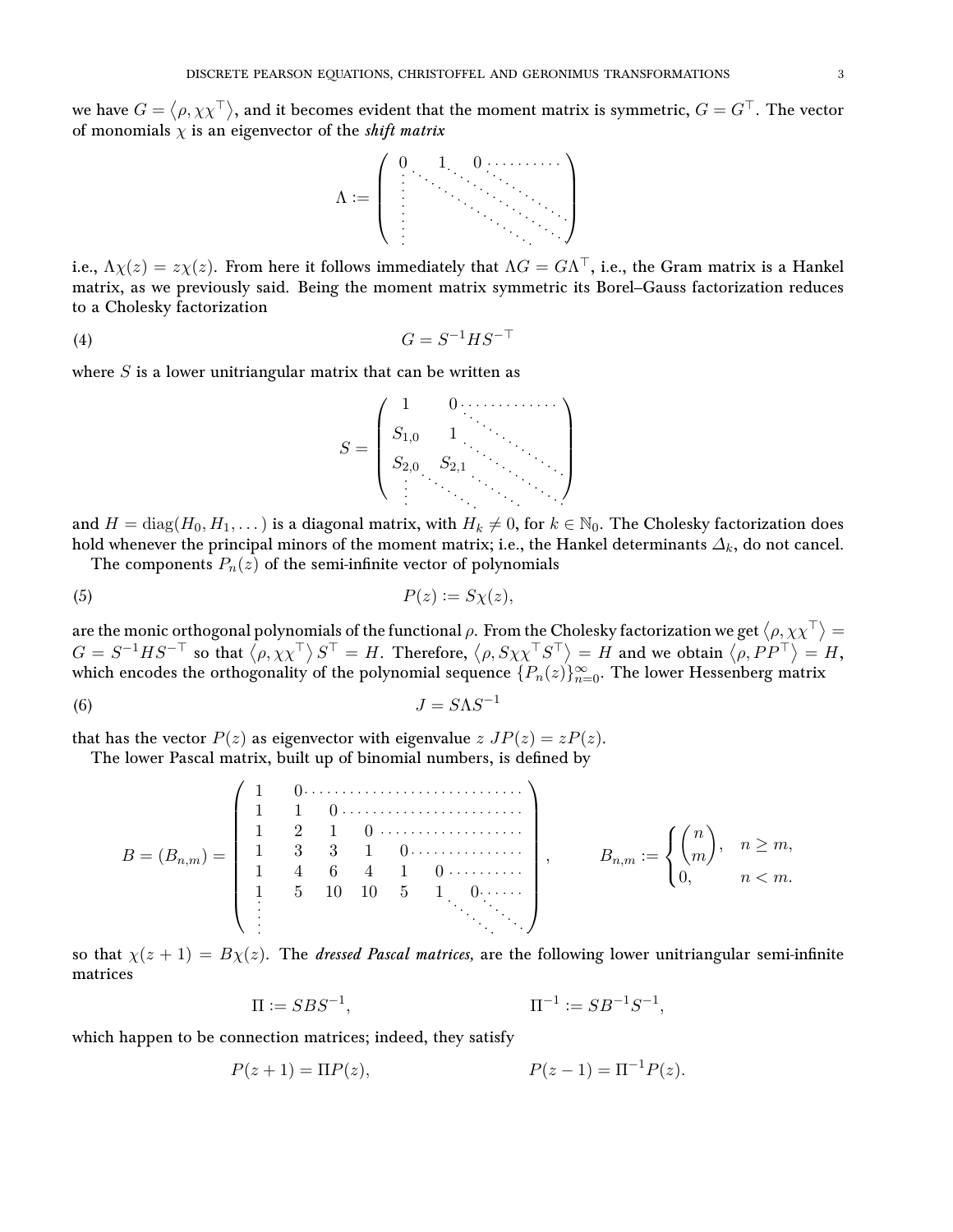### 4 M MAÑAS

The Hankel condition  $\Lambda G=G\Lambda^\top$  and the Cholesky factorization leads to  $\Lambda S^{-1}HS^{-\top}=S^{-1}HS^{-\top}\Lambda^\top,$ or, equivalently,

(7) 
$$
JH = (JH)^{\top} = HJ^{\top}.
$$

Hence,  $JH$  is symmetric, thus being Hessenberg and symmetric we deduce that  $J$  is tridiagonal. Therefore, the Jacobi matrix [\(6\)](#page-2-0) can be written as follows

J = β<sup>0</sup> 1 0 γ<sup>1</sup> β<sup>1</sup> 1 0 γ<sup>2</sup> β<sup>2</sup> 1 

and the eigenvalue relation  $JP = zP$  is an order 3 homogeneous linear recurrence relation

$$
zP_n(z) = P_{n+1}(z) + \beta_n P_n(z) + \gamma_n P_{n-1}(z),
$$

that with the initial conditions  $P_{-1} = 0$  and  $P_0 = 1$  completely determine the set of orthogonal polynomial sequence  $\{P_n(z)\}_{n\in\mathbb{N}_0}$  in terms of the recursion coefficients  $\beta_n,\gamma_n.$ 

Given any block matrix  $M = \begin{pmatrix} A & B \ C & D \end{pmatrix}$  with blocks  $A \in \mathbb{C}^{r \times r}, B \in \mathbb{C}^{r \times s}, C \in \mathbb{C}^{s \times r}, D \in \mathbb{C}^{s \times s},$  being  $A$  a non singular matrix, we define the Schur complement  $M/A := D - CA^{-1}B \in \mathbb{C}^{s \times s}$ . When  $s = 1$ , so that  $D \in \mathbb{C}$  and  $B, C^{\top} \in \mathbb{C}^r$  one can show that  $M/A \in \mathbb{C}$  is a quotient of determinants  $M/A = \frac{\det M}{\det A}$  $\frac{\det M}{\det A}$ . These Schur complements are the building blocks of the theory of quasi-determinants that we will not treat here. For  $s = 1$ , using Olver's notation [\[46\]](#page-17-22) for the last quasi determinant

$$
\Theta_*\left(\begin{array}{c|c} A & B \\ \hline C & D \end{array}\right) = D - CA^{-1}B = \frac{\det\left(\begin{smallmatrix} A & B \\ C & D \end{smallmatrix}\right)}{\det A}.
$$

The discrete Pearson equation for the weight is

$$
\nabla(\sigma w) = \tau w,
$$

with  $\nabla f(z) = f(z) - f(z-1)$ , that is  $\sigma(k)w(k) - \sigma(k-1)w(k-1) = \tau(k)w(k)$ , for  $k \in \{1, 2, \dots\}$ , with  $\sigma(z), \tau(z) \in \mathbb{R}[z]$  polynomials. If we write  $\theta := \tau - \sigma$ , the previous Pearson equation reads

<span id="page-3-0"></span>(9) 
$$
\theta(k+1)w(k+1) = \sigma(k)w(k), \qquad k \in \mathbb{N}_0.
$$

**Theorem 1** (Hypergeometric symmetry of the moment matrix). Let the weight w be subject to a discrete Pearson equation of the type [\(9\)](#page-3-0), where the functions  $\theta, \sigma$  are polynomials, with  $\theta(0) = 0$ . Then, the corresponding moment matrix fulfills

<span id="page-3-1"></span>(10) 
$$
\theta(\Lambda)G = B\sigma(\Lambda)GB^{\top}.
$$

**Remark 1.** This result extends to the case when  $\theta$  and  $\sigma$  are entire functions, not necessarily polynomials, and we can ensure some meaning to  $\theta(\Lambda)$  and  $\sigma(\Lambda)$ .

We can use the Cholesky factorization of the Gram matrix [\(4\)](#page-2-1) and the Jacobi matrix [\(6\)](#page-2-0) to get

**Proposition 1** (Symmetry of the Jacobi matrix). Let the weight w be subject to a discrete Pearson equation of the type [\(9\)](#page-3-0), where the functions  $\theta, \sigma$  are entire functions, not necessarily polynomials, with  $\theta(0) = 0$ . Then,

(11) 
$$
\Pi^{-1} H \theta (J^{\top}) = \sigma (J) H \Pi^{\top}.
$$

Moreover, the matrices  $H\theta(J^\top)$  and  $\sigma(J)H$  are symmetric.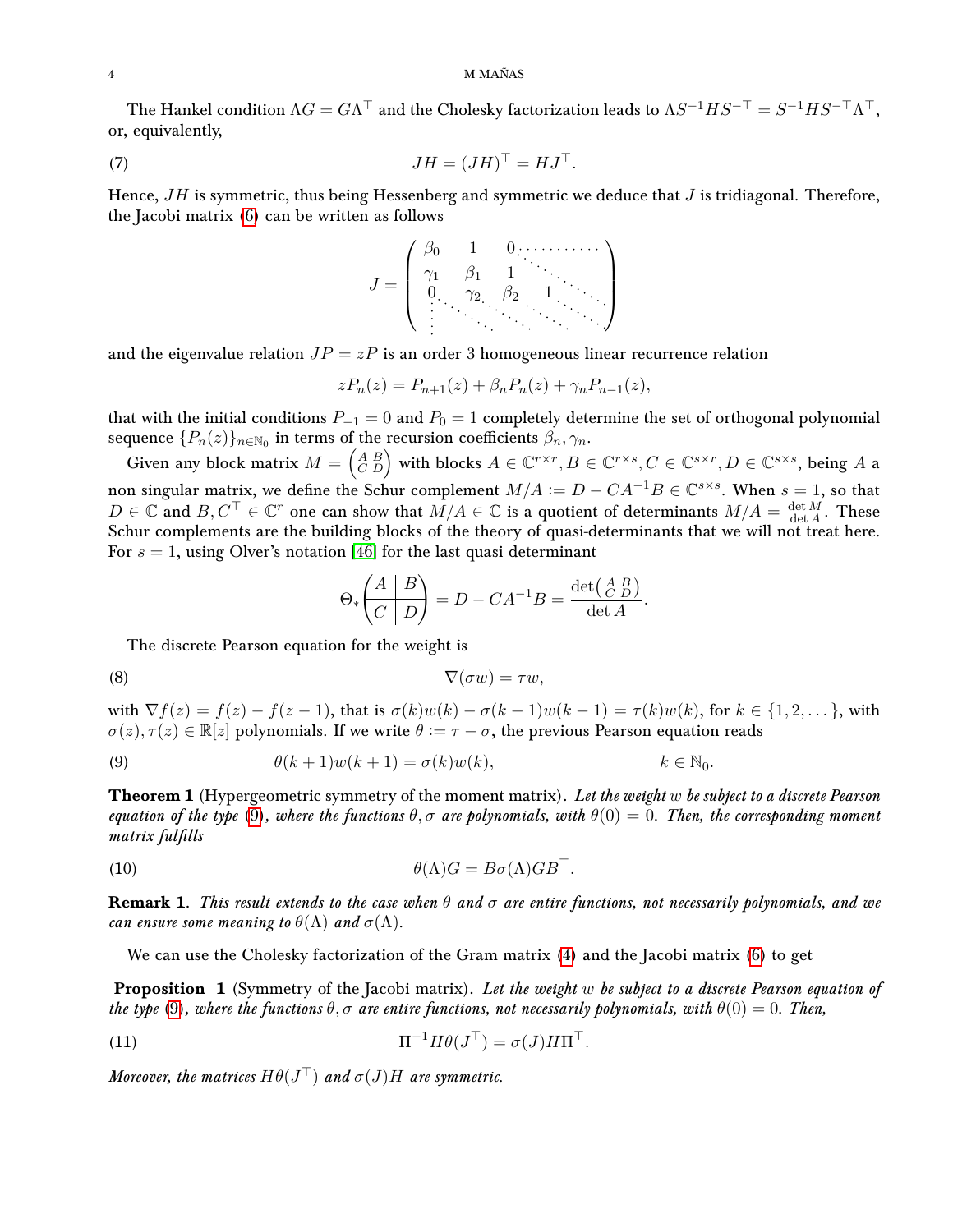In the standard discrete Pearson equation the functions  $\theta$ ,  $\sigma$  are polynomials. Let us denote their respective degrees by  $N + 1 := \deg \theta(z)$  and  $M := \deg \sigma(z)$ . The roots of these polynomials are denoted by  $\{-b_i+1\}_{i=1}^N$  and  $\{-a_i\}_{i=1}^M$ . Following [\[24\]](#page-16-2) we choose

$$
\theta(z) = z(z + b_1 - 1) \cdots (z + b_N - 1), \qquad \sigma(z) = \eta(z + a_1) \cdots (z + a_M),
$$

Notice that we have normalized  $\theta$  to be a monic polynomial, while  $\sigma$  is not monic, being the coefficient of the leading power denoted by  $\eta$ . Therefore, the weight is proportional to

<span id="page-4-2"></span>(12) 
$$
w(z) = \frac{(a_1)_z \cdots (a_M)_z}{\Gamma(z+1)(b_1)_z \cdots (b_N)_z} \eta^z,
$$

see [\[24\]](#page-16-2), where the Pochhammer symbol is understood as  $(\alpha)_z = \frac{\Gamma(\alpha+z)}{\Gamma(\alpha)}$  $\frac{(\alpha+z)}{\Gamma(\alpha)}$ .

Remark 2. The 0-th moment is

$$
\rho_0 = \sum_{k=0}^{\infty} w(k) = \sum_{k=0}^{\infty} \frac{(a_1)_k \cdots (a_M)_k}{(b_1 + 1)_k \cdots (b_N + 1)_k} \frac{\eta^k}{k!} = {}_M F_N(a_1, \ldots, a_M; b_1, \ldots, b_N; \eta) = {}_M F_N \begin{bmatrix} a_1 & \cdots & a_M \\ b_1 & \cdots & b_N \end{bmatrix}
$$

is the generalized hypergeometric function, where we are using the two standard notations, see [\[14\]](#page-16-11). Then, according to [\(1\)](#page-1-0), for  $n \in \mathbb{N}$ , the corresponding higher moments  $\rho_n = \sum_{k=0}^{\infty} k^n w(k)$ , are

$$
\rho_n = \vartheta_{\eta}^n \rho_0 = \vartheta_{\eta}^n \left( {}_{M} F_{N} \begin{bmatrix} a_1 & \cdots & a_M \\ b_1 & \cdots & b_N \end{bmatrix} \right), \qquad \vartheta_{\eta} := \eta \frac{\partial}{\partial \eta}.
$$

**Theorem 2** (Laguerre–Freud structure matrix). Let us assume that the weight  $w$  is subject to the discrete Pearson equation [\(9\)](#page-3-0) with  $\theta$ ,  $\sigma$  polynomials such that  $\theta(0) = 0$ ,  $\deg \theta(z) = N+1$ ,  $\deg \sigma(z) = M$ . Then, the Laguerre–Freud structure matrix

(13) 
$$
\Psi := \Pi^{-1} H \theta(J^{\top}) = \sigma(J) H \Pi^{\top} = \Pi^{-1} \theta(J) H = H \sigma(J^{\top}) \Pi^{\top}
$$

(14) 
$$
= \theta(J+I)\Pi^{-1}H = H\Pi^{\top}\sigma(J^{\top} - I),
$$

has only  $N + M + 2$  possibly nonzero diagonals ( $N + 1$  superdiagonals and M subdiagonals)

$$
\Psi = (\Lambda^{\top})^M \psi^{(-M)} + \dots + \Lambda^{\top} \psi^{(-1)} + \psi^{(0)} + \psi^{(1)} \Lambda + \dots + \psi^{(N+1)} \Lambda^{N+1},
$$

for some diagonal matrices  $\psi^{(k)}.$  In particular, the lowest subdiagonal and highest superdiagonal are given by

(15) 
$$
\begin{cases} (\Lambda^{\top})^{M} \psi^{(-M)} = \eta (J_{-})^{M} H, & \psi^{(-M)} = \eta H \prod_{k=0}^{M-1} T_{-}^{k} \gamma = \eta \operatorname{diag} \left( H_{0} \prod_{k=1}^{M} \gamma_{k}, H_{1} \prod_{k=2}^{M+1} \gamma_{k}, \dots \right), \\ \psi^{(N+1)} \Lambda^{N+1} = H (J_{-}^{\top})^{N+1}, & \psi^{(N+1)} = H \prod_{k=0}^{N} T_{-}^{k} \gamma = \operatorname{diag} \left( H_{0} \prod_{k=1}^{N+1} \gamma_{k}, H_{1} \prod_{k=2}^{N+2} \gamma_{k}, \dots \right). \end{cases}
$$

The vector  $P(z)$  of orthogonal polynomials fulfill the following structure equations

<span id="page-4-3"></span>(16) 
$$
\theta(z)P(z-1) = \Psi H^{-1}P(z), \qquad \sigma(z)P(z+1) = \Psi^{\top}H^{-1}P(z).
$$

Three important relations fulfilled by the generalized hypergeometric functions are

<span id="page-4-0"></span>(17) 
$$
(\vartheta_{\eta} + a_i) \, {}_{M}F_{N} \left[ \begin{matrix} a_1 \cdots a_i \cdots a_M \\ b_1 \cdots b_N \end{matrix}; \eta \right] = a_i \, {}_{M}F_{N} \left[ \begin{matrix} a_1 \cdots a_i + 1 \cdots a_M \\ b_1 \cdots b_N \end{matrix}; \eta \right],
$$

<span id="page-4-1"></span>(18) 
$$
(\vartheta_{\eta} + b_j - 1) \, M F_N \left[ b_1 \cdots b_j \cdots b_N; \eta \right] = (b_j - 1) \, M F_N \left[ b_1 \cdots b_j - 1 \cdots b_N; \eta \right],
$$

(19) 
$$
\frac{\mathrm{d}}{\mathrm{d}\eta} M F_N \begin{bmatrix} a_1 & \cdots & a_M \\ b_1 & \cdots & b_N \end{bmatrix} = \kappa M F_N \begin{bmatrix} a_1 + 1 & \cdots & a_M + 1 \\ b_1 + 1 & \cdots & b_N + 1 \end{bmatrix}, \qquad \kappa := \frac{\prod_{i=1}^M a_i}{\prod_{j=1}^N b_j}.
$$

.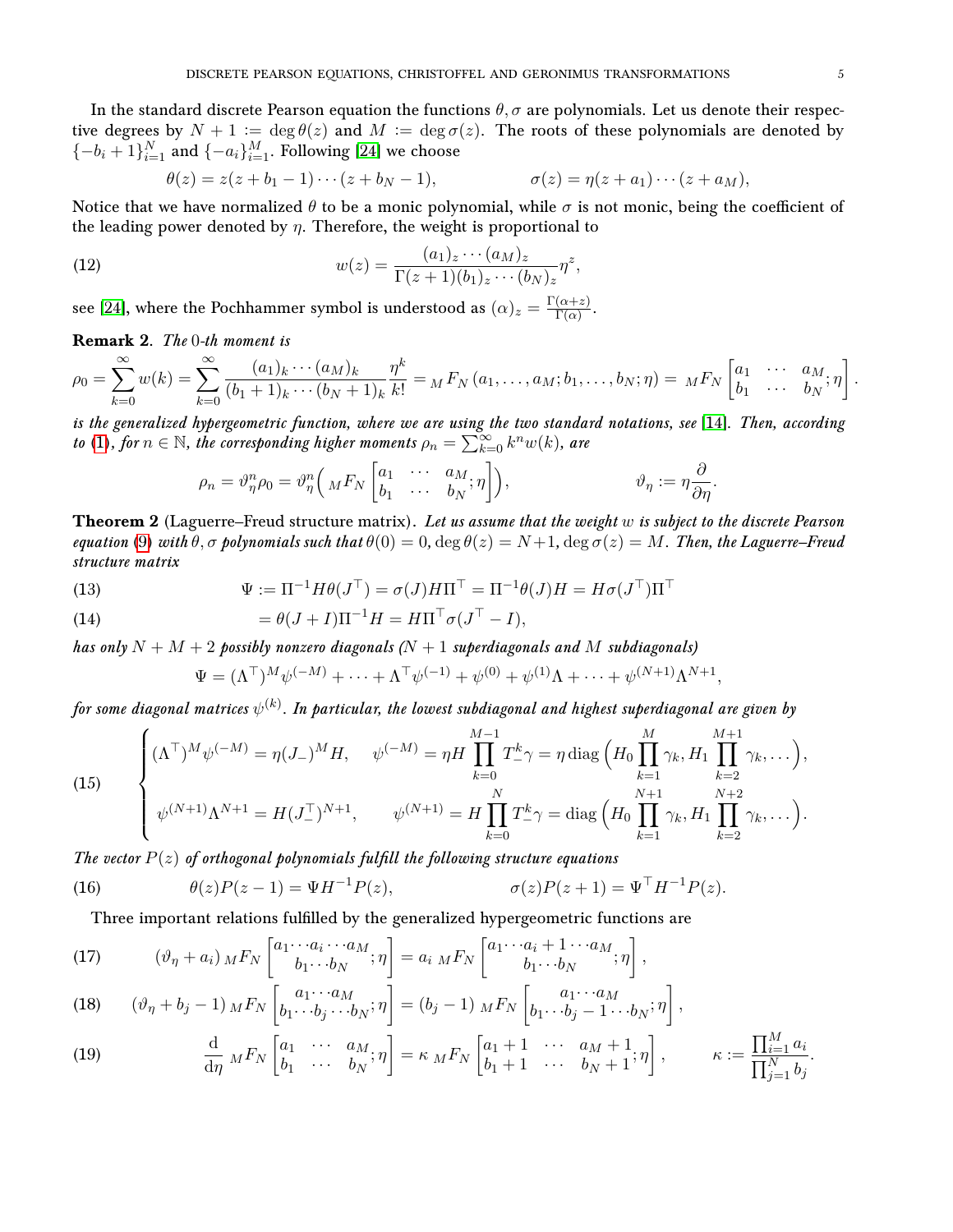that imply

<span id="page-5-0"></span>(20) 
$$
\eta \prod_{n=1}^{M} \left( \eta \frac{d}{d\eta} + a_n \right) u = \eta \frac{d}{d\eta} \prod_{n=1}^{N} \left( \eta \frac{d}{d\eta} + b_n - 1 \right) u, \qquad u := {}_{M}F_{N} \begin{bmatrix} a_1 & \cdots & a_M \\ b_1 & \cdots & b_N \end{bmatrix}.
$$

In [\(17\)](#page-4-0) and [\(18\)](#page-4-1) we have a basic relation between contigous generalized hypergeometric functions and its derivatives.

For the analysis of these equations let us introduce the shift operators in the parameters  $\{a_i\}_{i=1}^M$  and  ${b_j}_{j=1}^N$ . Thus, given a function  $f\begin{bmatrix} a_1 & a_{M} \\ b_1 & \cdots & b_N \end{bmatrix}$  $\left[\begin{smallmatrix} a_1 & \cdots & a_M \ b_1 & \cdots & b_N \end{smallmatrix}\right]$  of these parameters we introduce the shifts  $_i T$  and  $\overline{T}_j$  as follows

$$
{}_iTf\begin{bmatrix} a_1 \cdots a_i \cdots a_M \\ b_1 \cdots b_N \end{bmatrix} = f\begin{bmatrix} a_1 \cdots a_i + 1 \cdots a_M \\ b_1 \cdots b_N \end{bmatrix}, \qquad T_jf\begin{bmatrix} a_1 \cdots a_M \\ b_1 \cdots b_j \cdots b_N \end{bmatrix} = f\begin{bmatrix} a_1 \cdots a_M \\ b_1 \cdots b_j - 1 \cdots b_N \end{bmatrix},
$$

and a total shift  $T = {}_1T \cdots {}_M T \, T_1^{-1} \cdots T_N^{-1}$  $\frac{N-1}{N}$ ; i.e,

<span id="page-5-3"></span>
$$
Tf\begin{bmatrix} a_1 & \cdots & a_M \\ b_1 & \cdots & b_N \end{bmatrix} := f\begin{bmatrix} a_1 + 1 & \cdots & a_M + 1 \\ b_1 + 1 & \cdots & b_N + 1 \end{bmatrix}
$$

.

Then, we find:

**Proposition** 2 (Hypergeometric relations). The moment matrix  $G = (\rho_{n+m})_{n,n \in \mathbb{N}_0}$  satisfies the following hypergeometric relations

<span id="page-5-4"></span>(21a) 
$$
(\Lambda + a_i I)G = a_i \, iTG,
$$

<span id="page-5-5"></span>(21b) 
$$
(\Lambda + (b_j - 1)I)G = (b_j - 1)T_jG,
$$

<span id="page-5-6"></span>(21c) 
$$
\Lambda G = \kappa B (T G) B^{\top}.
$$

Finally, from [\(20\)](#page-5-0) we derive, in an alternative manner, the relation [\(10\)](#page-3-1).

## 2. A Christoffel–Geronimus perspective

The reader familiar with Christoffel and Geronimus transformations probably noticed a remarkable similarity of those transformations with these shifts to contiguous hypergeometric parameters. The Pochammer symbol satisfies

$$
(\alpha + 1)_z = \frac{\Gamma(z + \alpha + 1)}{\Gamma(\alpha + 1)} = \frac{(z + \alpha)\Gamma(z + \alpha)}{\alpha\Gamma(\alpha)} = \frac{z + \alpha}{\alpha}(\alpha)_z,
$$

$$
\frac{1}{(\beta - 1)_z} = \frac{\Gamma(\beta - 1)}{\Gamma(z + \beta - 1)} = \frac{(\beta - 1 + z)\Gamma(\beta)}{(\beta - 1)\Gamma(\beta + z)} = \frac{z + \beta - 1}{\beta - 1} \frac{1}{(\beta)_z}.
$$

From the explicit form of the weight [\(12\)](#page-4-2) we get

<span id="page-5-1"></span>(22) 
$$
\begin{cases} a_i ({}_jTw) = (z + a_i)w, & j \in \{1, ..., M\}, \\ (b_j - 1) (T_jw) = (z + b_j - 1)w, & j \in \{1, ..., N\}. \end{cases}
$$

Thus,  $a_{j}$  jT and  $b_kT_k$  are Christoffel transformations. Moreover, from [\(22\)](#page-5-1) we get

<span id="page-5-2"></span>(23) 
$$
\begin{cases} (a_i - 1)w = (z + a_i - 1)(jT^{-1}w), & i \in \{1, ..., M\}, \\ b_j w = (z + b_j)(T_j^{-1}w), & j \in \{1, ..., N\}, \end{cases}
$$

so that the inverse transformations are

(24) 
$$
\begin{cases} \frac{1}{a_i - 1} (i T^{-1} w) = \frac{w}{z + a_i - 1}, & i \in \{1, ..., M\}, \\ \frac{1}{b_j} (T_j^{-1} w) = \frac{w}{z + b_j}, & j \in \{1, ..., N\}. \end{cases}
$$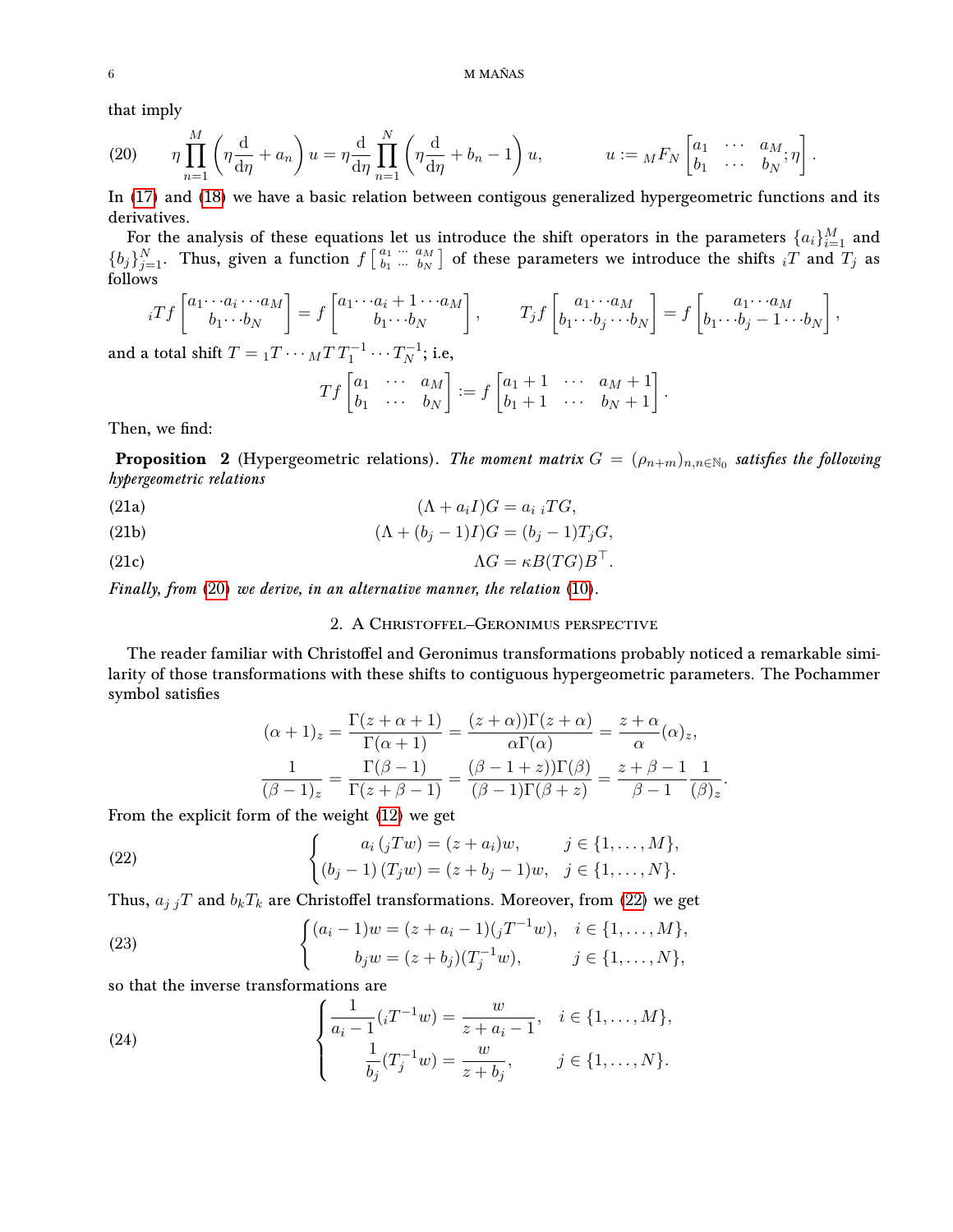Consequently,  $\frac{1}{a_i-1} \, _i T^{-1}$  and  $\frac{1}{b_k} T_k^{-1}$  $k_k^{-1}$  are massless Geronimus transformations. As is well known, the solutions to [\(23\)](#page-5-2) are more general than  $jT^{-1}w$  and  $T_j^{-1}w$ , respectively. In fact, the more general solutions to (23) are given by

$$
{}_{i}T^{-1}w + {}_{i}m\delta(z + a_{i} - 1), \qquad T_{j}^{-1}w + m_{j}\delta(z + b_{j}),
$$

for some arbitrary constants  $_{j}m$  and  $m_j$ , known as masses, respectively. For the contiguous transformations discussed here these masses are chosen to cancel. Finally, for the total shift  $T$  we have

$$
\kappa T w(z) = \frac{\prod_{i=1}^{M} (z + a_i)}{\prod_{j=1}^{N} (z + b_j)} w(z)
$$

that for  $z = k \in \mathbb{N}_0$ , using the Pearson equation [\(9\)](#page-3-0), reads

$$
\kappa T w(k) = \frac{1}{\eta}(k+1)w(k+1).
$$

Consequently, we find

$$
T^{-1}w(k) = (T^{-1}\kappa)\frac{\eta}{k}w(k-1), \qquad T^{-1}\kappa = \frac{\prod_{i=1}^{M}(a_i-1)}{\prod_{j=1}^{N}(b_j-1)}, \qquad k \in \mathbb{N}.
$$

2.1. The Christoffel contiguous transformations. In order to apply the Cholesky factorization of the moment matrix to the previous result we introduce the following semi-infinite matrices

| (25a) | $i\omega := (iTS)(\Lambda + a_iI)S^{-1},$          | $i\Omega := S (iTS)^{-1},$   | $i\in\{1,\ldots,M\},\$ |
|-------|----------------------------------------------------|------------------------------|------------------------|
| (25b) | $\omega_j := (T_k S)(\Lambda + (b_j - 1)I)S^{-1},$ | $\Omega_k := S(T_i S)^{-1},$ | $j\in\{1,\ldots,N\},\$ |
| (25c) | $\omega := (TS)B^{-1}\Lambda S^{-1},$              | $\Omega := SB(TS)^{-1},$     |                        |

that, as we immediately show, are connection matrices. The action of these matrices on the vector of orthogonal polynomials lead to the following:

<span id="page-6-0"></span>Proposition 3 (Connection formulas). The following relations among orthogonal polynomials are satisfied

(26a) 
$$
i\omega P(z) = (z + a_i)iTP(z), \qquad i\Omega \, iTP(z) = P(z), \qquad i \in \{1, ..., M\},
$$
  
\n(26b) 
$$
\omega_j P(z) = (z + b_j - 1)T_j P(z), \qquad \Omega_j T_j P(z) = P(z), \qquad j \in \{1, ..., N\},
$$
  
\n(26c) 
$$
\omega P(z) = (z - 1) TP(z - 1), \qquad \Omega T P(z) = P(z + 1).
$$

The Cholesky factorization of the Gram matrices leads to the following expressions for these connection matrices:

**Proposition 4.** Let us assume that the Cholesky factorization of the Gram matrices  $G, _iTG, T_kG$  and  $TG$  hold. Then, we have the following expressions

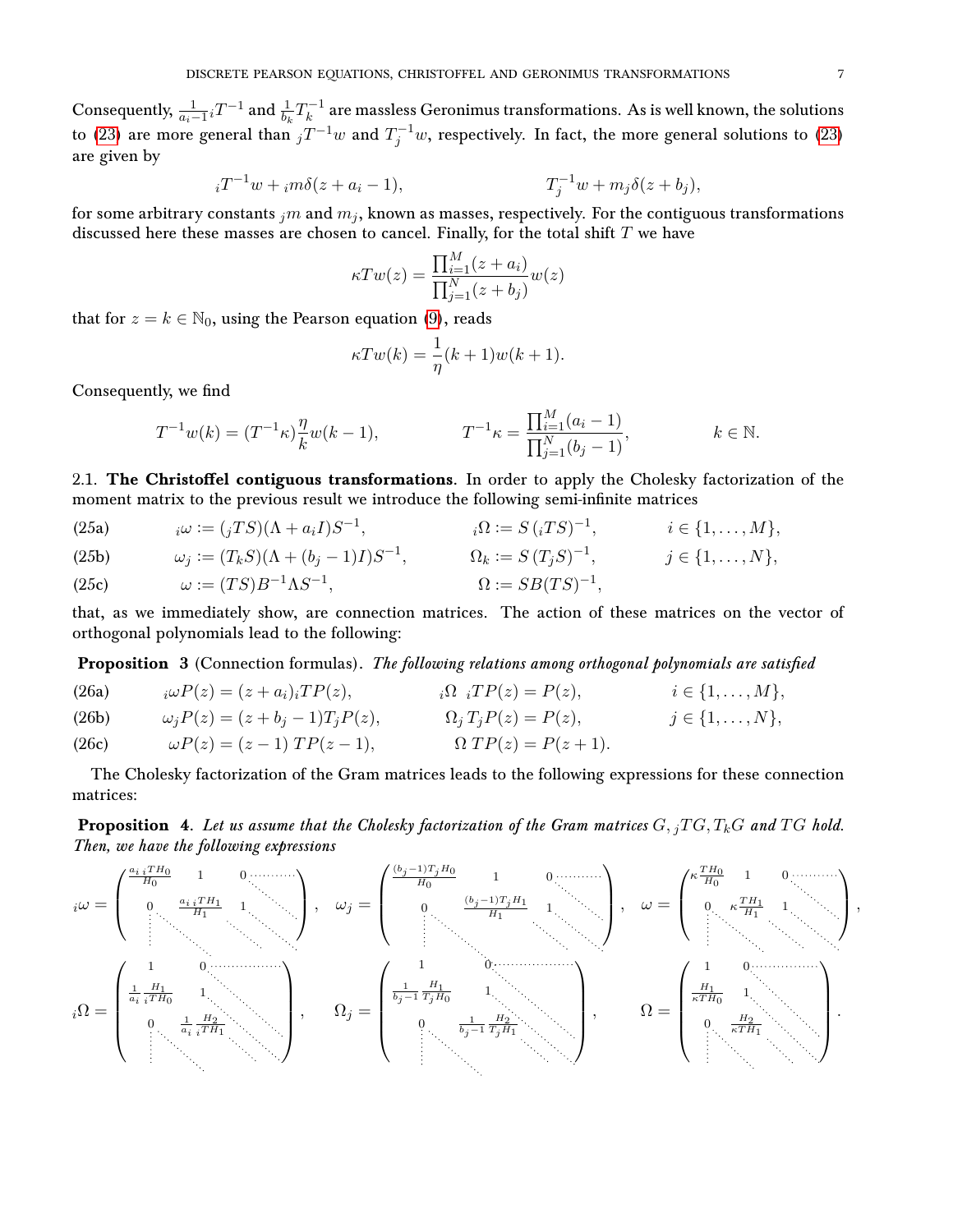#### 8 M MAÑAS

*Proof.* In the one hand, observe that  $_j\omega$ ,  $\omega_k$  and  $\omega$  are lower uni-Hessenberg matrices, i.e. all its superdiagonals are zero but for the first one that is Λ, while in the other hand  $_j\Omega$ ,  $\Omega_k$  and  $\Omega$  are lower unitriangular matrices. From [\(21\)](#page-5-3) we get

<span id="page-7-0"></span>
$$
(\Lambda + a_i I)S^{-1}HS^{-\top} = a_i (jTS)^{-1} (iTH)(iTS)^{-\top}
$$

$$
(\Lambda + (b_j - 1)I)S^{-1}HS^{-\top} = (b_j - 1)(T_jS)^{-1}(T_jH)(T_jS)^{-\top},
$$

$$
B^{-1}\Lambda S^{-1}HS^{-\top} = \frac{\prod_{i=1}^{M} a_i}{\prod_{j=1}^{N} b_j} (TS^{-1})(TH)(TS)^{-\top}B^{\top}
$$

that can be written as follows

(27a) 
$$
{}_{i}\omega H = a_{i}({}_{i}TH)({}_{i}\Omega)^{\top}
$$

(27b) 
$$
\omega_j H = (b_j - 1)(T_j H)(\Omega_j)^\top,
$$

(27c) 
$$
\omega H = \frac{\prod_{i=1}^{M} a_i}{\prod_{j=1}^{N} b_j} (TH) \Omega^{\top}.
$$

From these relations given that  ${}_j\omega,\omega_k$  and  $\omega$  are lower uni-Hessenberg matrices and  $(_j\Omega)^{\top},(\Omega_k)^{\top}$  and  $\Omega$ are upper unitriangular matrices, we conclude that  ${}_i\omega, \omega_k$  and  $\omega$  are upper triangular matrices with only the main diagonal and the first superdiagonal non vanishing and that  $j\Omega$ ,  $\Omega_k$  and  $\Omega$  are lower unitriangular matrices with only the first subdiagonal different from zero. The given expressions follow by identification of the coefficients in  $(27)$ .

Let  $\mathscr{Z} = \cup_{n \in \mathbb{N}_0} \mathscr{Z}_n$ , with  $\mathscr{Z}_n$  being the set of zeros  $P_n$ .

**Theorem 3** (Christoffel formulas). Whenever,  $(\{-a_i\}_{i=1}^M \cup \{-b_j+1\} \cup \{1\}_{j=1}^N) \cap \mathscr{Z} = \varnothing$ , the following expressions are fulfilled

$$
{}_{i}TP_{n}(z) = \frac{1}{z + a_{i}} \Big( P_{n+1}(z) - \frac{P_{n+1}(-a_{i})}{P_{n}(-a_{i})} P_{n}(z) \Big), \qquad i \in \{1, ..., M\},
$$

$$
T_{j}P_{n}(z) = \frac{1}{z + b_{j} - 1} \Big( P_{n+1}(z) - \frac{P_{n+1}(-b_{j} + 1)}{P_{n}(-b_{j} + 1)} P_{n}(z) \Big), \qquad j \in \{1, ..., N\},
$$

$$
TP_{n}(z - 1) = \frac{1}{z - 1} \Big( P_{n+1}(z) - \frac{P_{n+1}(1)}{P_{n}(1)} P_{n}(z) \Big).
$$

Proof. From the connection formulas we obtain

(28a) 
$$
i\omega P(-a_i) = 0, \qquad i \in \{1, \ldots, M\},
$$

(28b) 
$$
\omega_j P(-b_j + 1) = 0,
$$
  $j \in \{1, ..., N\},$ 

$$
\omega P(1) = 0.
$$

so that

(29a) 
$$
a_i \frac{iTH_n}{H_n} = -\frac{P_{n+1}(-a_i)}{P_n(-a_i)}, \qquad i \in \{1, ..., M\},\
$$

(29b) 
$$
(b_j - 1) \frac{T_k H_n}{H_n} = -\frac{P_{n+1}(-b_j + 1)}{P_n(-b_j + 1)}, \qquad j \in \{1, ..., N\},\
$$

(29c) 
$$
\frac{\prod_{i=1}^{M} a_i T H_n}{\prod_{j=1}^{N} b_j} = -\frac{P_{n+1}(1)}{P_n(1)}.
$$

From the connection formulas we get the result.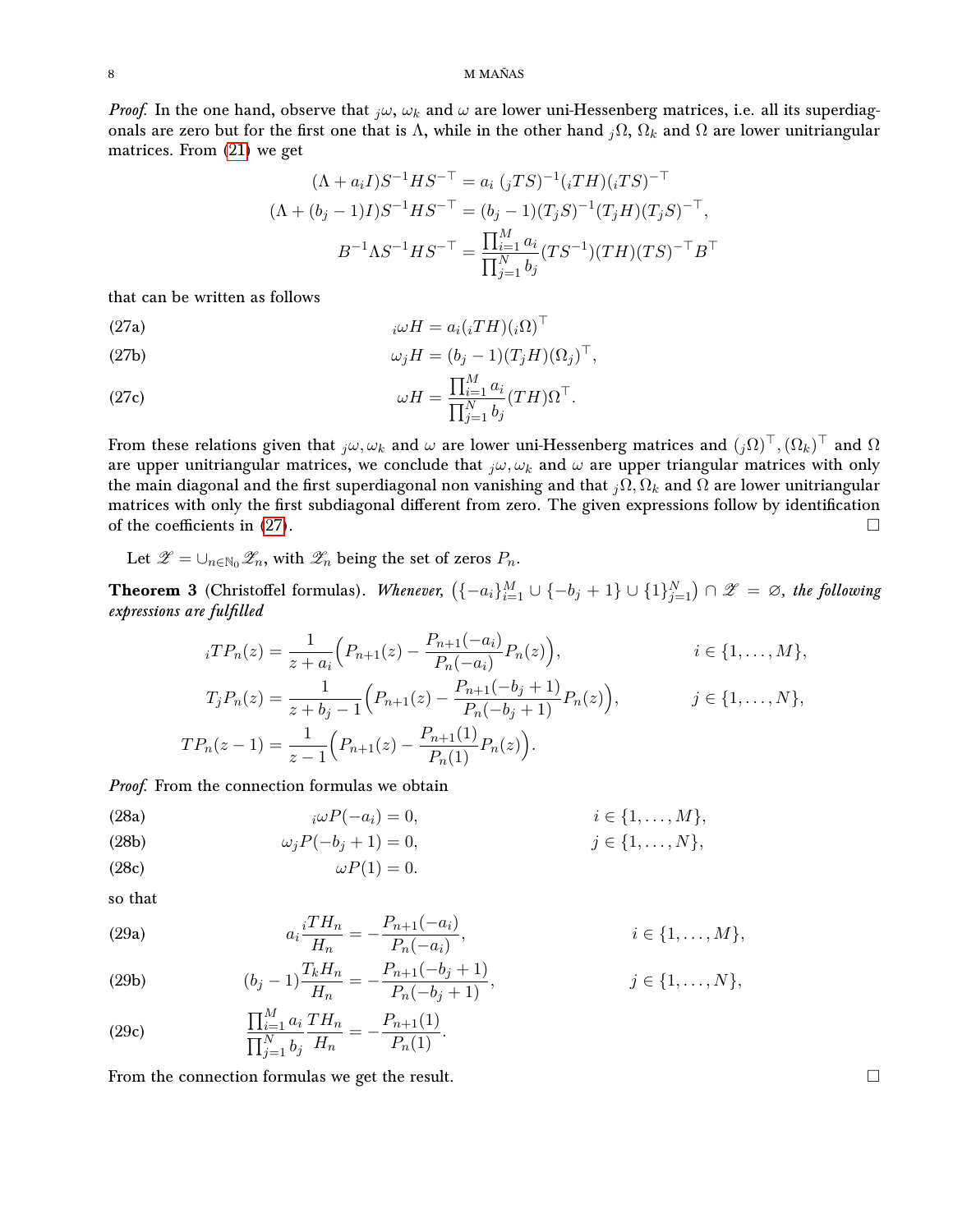# <span id="page-8-5"></span>**Theorem 4** (Jacobi matrix and  $LU$  and  $UL$  factorization). The following  $LU$  factorizations hold true

<span id="page-8-0"></span>(30) 
$$
\begin{cases}\nJ + a_i I = i L_i U, & iL := i\Omega, \quad iU := a_i (iTH)_i \Omega^\top H^{-1}, & i \in \{1, ..., M\}, \\
J + (b_j - 1)I = L_j U_j, & L_j := \Omega_j, \quad U_j = (b_j - 1)(T_j H) \Omega_j^\top H^{-1}, & j \in \{1, ..., N\}, \\
J = LU, & L := \Omega, \quad U := \frac{\prod_{i=1}^N a_i}{\prod_{j=1}^M b_j} (TH) \Omega^\top H^{-1}.\n\end{cases}
$$

Moreover, the Christoffel transformed Jacobi matrices have the following  $UL$  factorizations

<span id="page-8-2"></span>(31a) 
$$
{}_{i}TJ + a_{i}I = {}_{i}U {}_{i}L, \qquad i \in \{1, ..., M\},
$$

$$
(31b) \t\t T_iJ +
$$

<span id="page-8-3"></span>(31b) 
$$
T_j J + (b_j - 1)I = U_j L_j,
$$
  $j \in \{1, ..., N\},$ 

<span id="page-8-4"></span>(31c)  $TJ - I = UL.$ 

Proof. From [\(21\)](#page-5-3)we get

<span id="page-8-1"></span>
$$
S(\Lambda + a_i I)S^{-1} = a_i S(iTS)^{-1} (iTH)(iTS)^{-\top} S^{\top} H^{-1},
$$
  
\n
$$
S(\Lambda + (b_j - 1)I)S^{-1} = (b_j - 1)S(T_j S)^{-1} (T_j H)(T_j S)^{-\top} S^{\top} H^{-1},
$$
  
\n
$$
S\Lambda S^{-1} = \frac{\prod_{i=1}^{N} a_i}{\prod_{j=1}^{M} b_j} S B(TS^{-1})(TH)(TS)^{-\top} B^{\top} S^{\top} H^{-1}.
$$

from where [\(30\)](#page-8-0) follow. To prove [\(31\)](#page-8-1) we write [\(21a\)](#page-5-4) and [\(21b\)](#page-5-5)

$$
j^{i}TS(\Lambda + a_jI)(iTS)^{-1} = a_i(iTH)(iTS)^{-T}S^{T}H^{-1}S(jTS)^{-1},
$$
  
\n
$$
T_jS(\Lambda + (b_j - 1)I)(T_jS)^{-1} = (b_j - 1)(T_jH)(T_jS)^{-T}S^{T}H^{-1}S(T_jS)^{-1},
$$

and we get [\(31a\)](#page-8-2) and [\(31b\)](#page-8-3). To show [\(31c\)](#page-8-4) we write [\(21c\)](#page-5-6) as follows

$$
B^{-1} \Lambda S^{-1} H = \frac{\prod_{i=1}^{M} a_i}{\prod_{j=1}^{N} b_j} (TS)^{-1} (TH)(TS)^{-\top} B^{\top} S^{\top},
$$

and recalling that  $B^{-1}\Lambda = (\Lambda - I)B^{-1}$  we obtain

$$
(TS)(\Lambda - I)(TS)^{-1}(TS)B^{-1}S^{-1}H = \frac{\prod_{i=1}^{M} a_i}{\prod_{j=1}^{N} b_j}(TH)(TS)^{-\top}B^{\top}S^{\top}.
$$

That is, we deduce that

$$
(TJ - I)\Omega^{-1} = \frac{\prod_{i=1}^{M} a_i}{\prod_{j=1}^{N} b_j} (TH)\Omega^{\top} H^{-1},
$$

and the third  $UL$  factorization follows.

Remark 3. Given a symmetric tridiagonal matrix

$$
\mathscr{J} = \begin{pmatrix} r_0 & s_0 & 0 & 0 & \cdots \\ s_0 & r_1 & s_1 & 0 & \cdots \\ 0 & s_1 & r_2 & s_2 & \cdots \\ \vdots & \vdots & \vdots & \ddots & \vdots & \ddots \end{pmatrix}
$$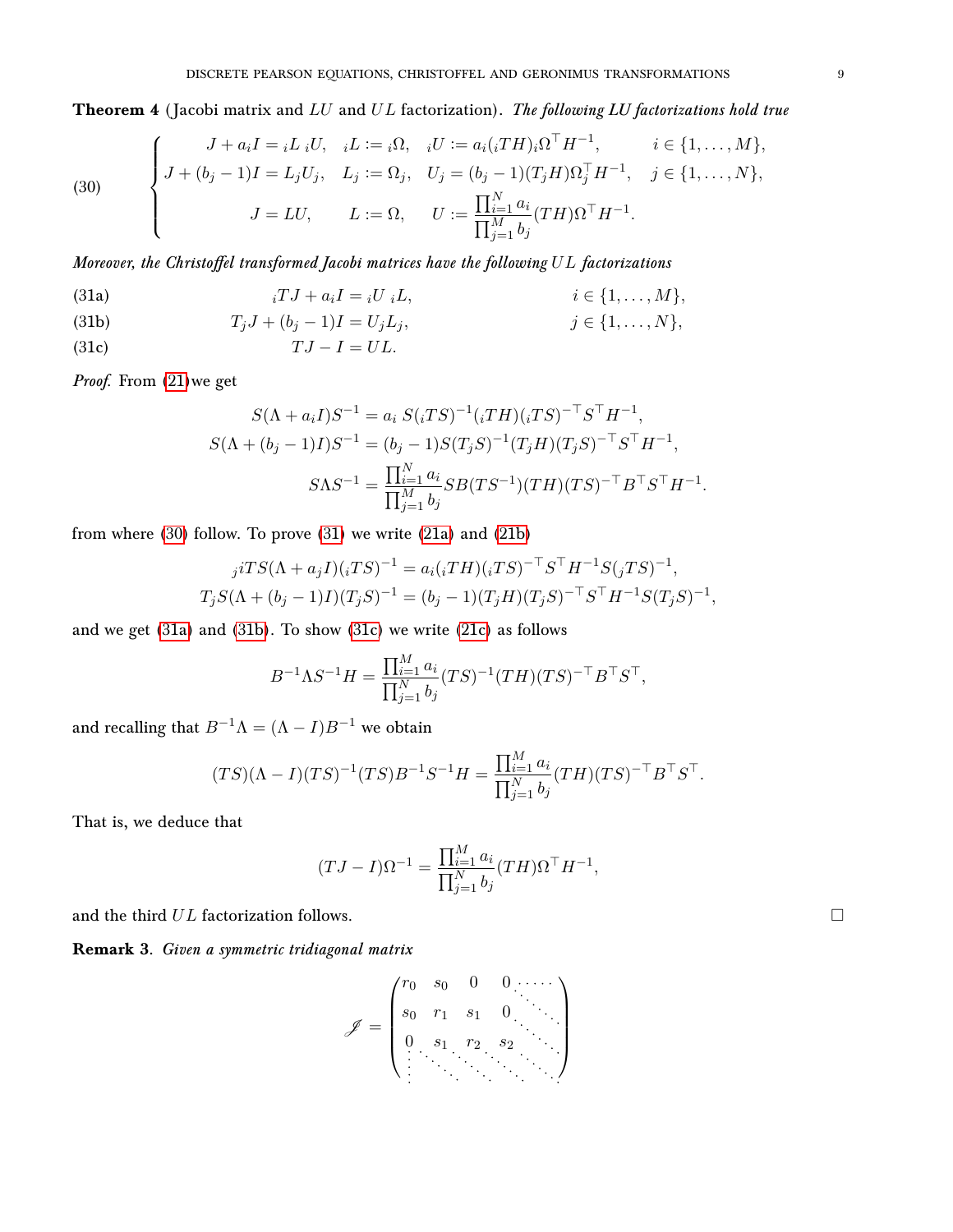its Cholesky factorization is

$$
\mathscr{J} = LDL^{\top}, \qquad L = \begin{pmatrix} 1 & 0 & 0 & \cdots \\ l_1 & 1 & 0 & \\ 0 & l_2 & 1 & \\ \vdots & \vdots & \ddots & \vdots \end{pmatrix}, \qquad D = \text{diag}(\delta_0, \delta_1, \ldots),
$$

with  $\delta_0 = r_0$ ,  $l_1 = \frac{s_0}{\delta_0}$  $\frac{s_0}{\delta_0}$  and

$$
\delta_n = r_n - \frac{s_{n-1}^2}{\delta_{n-1}}, \qquad l_{n+1} = \frac{s_n}{\delta_n}, \qquad n \in \mathbb{N}.
$$

Which, when iterated leads to continued fraction expressions for the Cholesky factor's coefficients in terms of the  $\{r_n,s_n\}_{n\in\mathbb{N}_0}$ . Equating  $\mathscr J$  with  $(J+a_jI)H$ ,  $(J+(b_k-1)I)H$  and  $JH$  (which are symmetric tridiagonal matrices) and applying the above formulas we get expressions for  $(j\Omega, jTH)$ , and  $(\Omega_k, T_kH)$ ) and  $(\Omega, TH)$ , respectively. The coefficients  $(r_n, s_n)$  are  $(\beta_n H_n + a_i, H_{n+1})$ ,  $(\beta_n H_n + b_k - 1, H_{n+1})$  and  $(\beta_n H_n, H_{n+1})$ , respectively. Therefore, we get continued fraction expressions for the  $\Omega$ 's,  $TH$ 's and  $\omega$ 's in terms of the recursion coefficients.

2.2. The Geronimus contiguous transformations. From Proposition [3](#page-6-0) we get the following connections formulas

$$
(i^{T-1}i\omega) i^{T-1} P(z) = (z + a_i - 1)P(z), \qquad (i^{T-1}i\Omega) P(z) := i^{T-1} P(z), \qquad i \in \{1, ..., M\},
$$
  
\n
$$
(T_j^{-1}\omega_j) T_j^{-1} P(z) = (z + b_j)P(z), \qquad (T_j^{-1}\Omega_j) P(z) = T_j^{-1} P(z), \qquad j \in \{1, ..., N\},
$$
  
\n
$$
(T^{-1}\omega) T^{-1} P(z) = (z - 1)P(z - 1), \qquad (T^{-1}\Omega) P(z) = T^{-1} P(z + 1).
$$

From these connections formulas we do not get Christoffel type formulas as for the Christoffel transformations. We need use associated second kind functions, see [\(3\)](#page-1-1).

**Proposition** 5. For the second kind functions  $Q_n(z)$ , the following relations hold

<span id="page-9-0"></span>(32a) 
$$
(a_i - 1)(iT^{-1}i\Omega)Q(z) = (z + a_i - 1)(iT^{-1}Q(z)) - \begin{pmatrix} iT^{-1}H_0 \\ 0 \\ \vdots \end{pmatrix}, \quad i \in \{1, ..., M\},
$$

<span id="page-9-1"></span>(32b) 
$$
b_j(T_j^{-1}\Omega_j)Q(z) = (z+b_j)(T_j^{-1}Q(z)) - \begin{pmatrix} T_j^{-1}H_0 \\ 0 \\ \vdots \\ T_{j-1}H_j \end{pmatrix}, \qquad j \in \{1, ..., N\},
$$

<span id="page-9-2"></span>
$$
(32c)(T^{-1}\Omega)(\Upsilon Q(z-1) - P(z-1)) = zT^{-1}Q(z) - T^{-1}P(z) - \begin{pmatrix} T^{-1}H_0 \\ 0 \\ \vdots \end{pmatrix},
$$

with 
$$
\Upsilon := \eta \frac{\prod_{i=1}^M (a_i - 1)}{\prod_{j=1}^N (b_j - 1)} = \eta T^{-1} \kappa
$$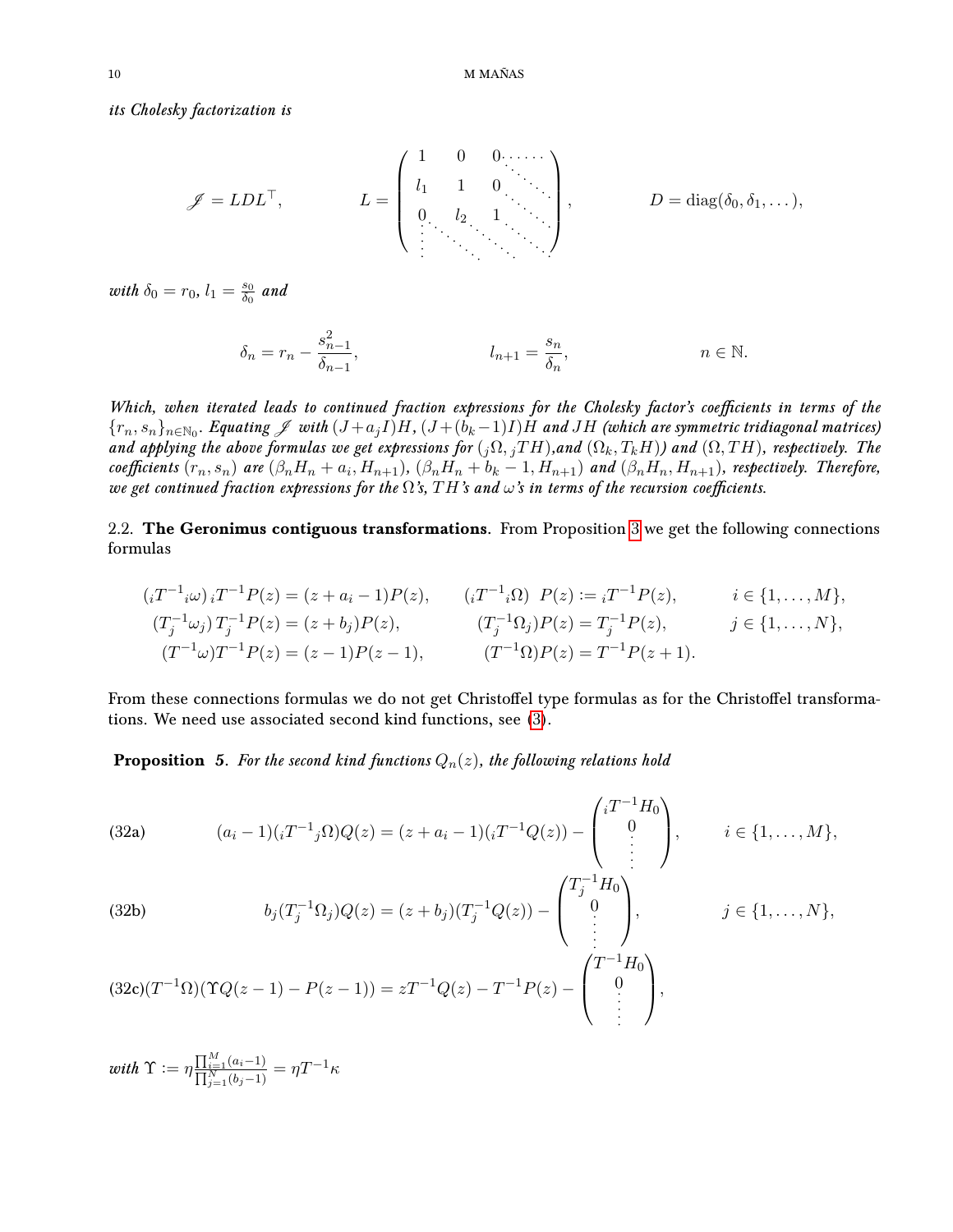## Proof. Let us compute

$$
(z + a_i - 1)(iT^{-1}Q(z)) - (a_i - 1)(iT^{-1}i\Omega)Q(z) = (z + a_i - 1)\sum_{k=0}^{\infty} \frac{(iT^{-1}P(k))(iT^{-1}w(k))}{z - k}
$$

$$
- \sum_{k=0}^{\infty} \frac{iT^{-1}P(k)}{z - k}(iT^{-1}w(k))(k + a_j - 1)
$$

$$
= \sum_{k=0}^{\infty} (iT^{-1}P(k))(iT^{-1}w(k)) = \begin{pmatrix} iT^{-1}H_0\\0\\ \vdots \end{pmatrix}.
$$

Analogously,

$$
(z+b_j)(T_j^{-1}Q(z)) - b_j(T_j^{-1}\Omega_j)Q(z) = (z+b_j)\sum_{k=0}^{\infty} \frac{(T_j^{-1}P(k))(T_j^{-1}w(k))}{z-k} - \sum_{k=0}^{\infty} \frac{T_j^{-1}P(k)}{z-k}(T_j^{-1}w(k))(k+b_j)
$$

$$
= \sum_{k=0}^{\infty} (T_j^{-1}P(k))(T_j^{-1}w(k)) = \begin{pmatrix} T_j^{-1}H_0 \\ 0 \\ \vdots \end{pmatrix}.
$$

Finally, we prove the last equation. In the one hand, we have  $T^{-1}Q(z)=\sum_{k=0}^{\infty}(T^{-1}P(k))\frac{T^{-1}w(k)}{z-k}.$  On the other hand, we find

$$
(T^{-1}\Omega)\Upsilon Q(z-1) = (T^{-1}\Omega)\sum_{k=0}^{\infty} P(k)\frac{\Upsilon w(k)}{z-1-k} = (T^{-1}\Omega)\sum_{k=1}^{\infty} P(k-1)\frac{\Upsilon w(k-1)}{z-k}
$$

$$
= \sum_{k=1}^{\infty} (T^{-1}P(k))\frac{kT^{-1}w(k)}{z-k} = \sum_{k=0}^{\infty} (T^{-1}P(k))\frac{kT^{-1}w(k)}{z-k}
$$

$$
= \sum_{k=0}^{\infty} (T^{-1}P(k))\left(\frac{z}{z-k} - 1\right)T^{-1}w(k)
$$

$$
= z\sum_{k=0}^{\infty} (T^{-1}P(k))\frac{T^{-1}w(k)}{z-k} - \sum_{k=0}^{\infty} (T^{-1}P(k))T^{-1}w(k),
$$

so that

<span id="page-10-0"></span>(33) 
$$
(T^{-1}\Omega)\Upsilon Q(z-1) = T^{-1}Q(z) - \begin{pmatrix} T^{-1}H_0 \\ 0 \\ \vdots \\ 0 \end{pmatrix},
$$

and using  $(T^{-1}\Omega)P(z-1) = T^{-1}P(z)$  we get the announced result.

Observe that, as far  $-a_i + 1, -b_j \notin \mathbb{N}_0$ , the discrete support of  $\rho_z$ , from [\(32a\)](#page-9-0) and [\(32b\)](#page-9-1) we obtain

$$
(a_j - 1)(jT^{-1}j\Omega)Q(-a_j + 1) = -\begin{pmatrix} jT^{-1}H_0 \ 0 \ \vdots \end{pmatrix}, \qquad b_j(T_j^{-1}\Omega_j)Q(-b_j) = -\begin{pmatrix} T_j^{-1}H_0 \ 0 \ \vdots \end{pmatrix},
$$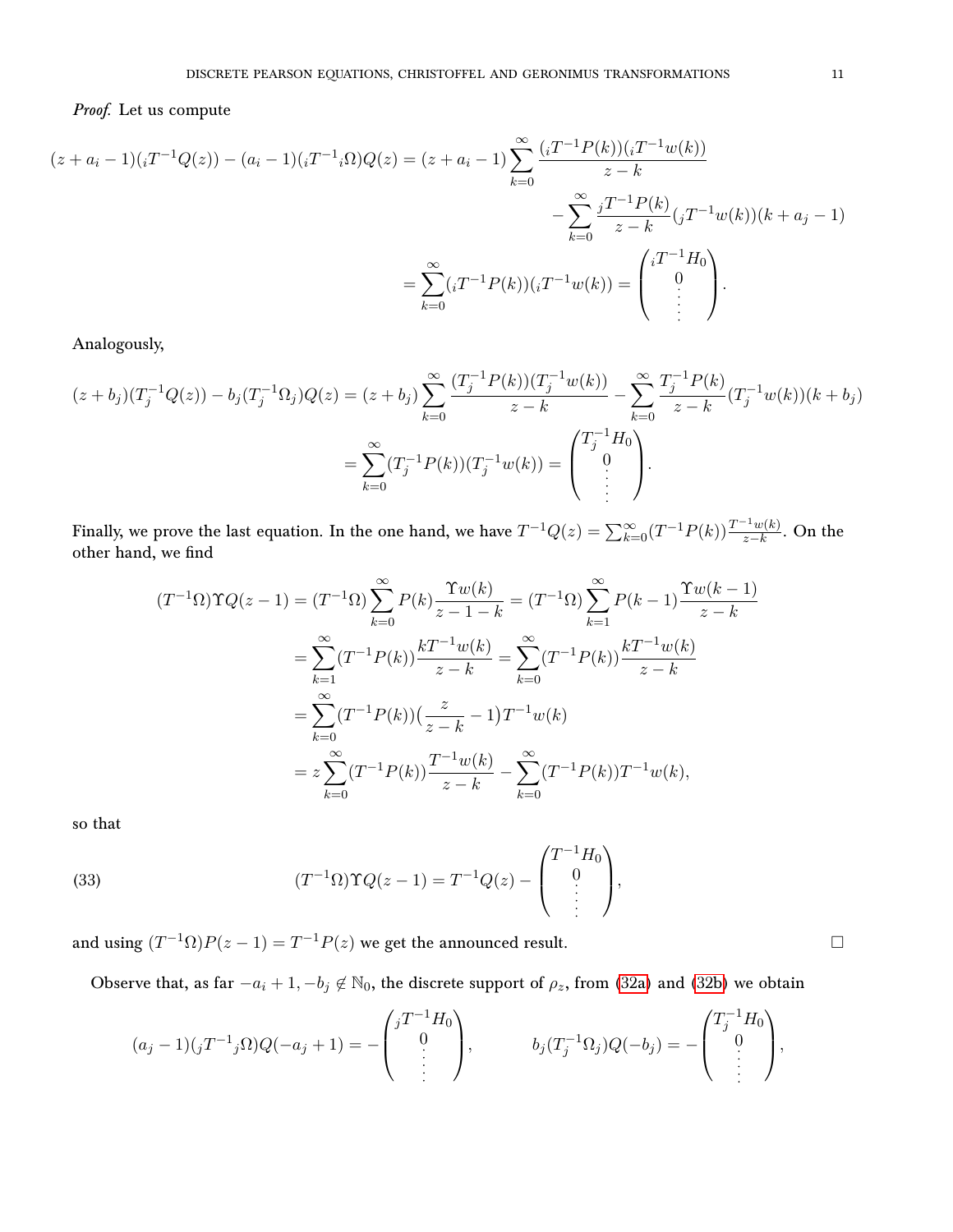so that

$$
(i T^{-1} i \Omega)_{n,n-1} = -\frac{Q_n(-a_i + 1)}{Q_{n-1}(-a_i + 1)}, \qquad n > 1, \qquad i T^{-1} H_0 = -(a_i - 1)Q_0(-a_i + 1)
$$

$$
(T_j^{-1} \Omega_j)_{n,n-1} = -\frac{Q_n(-b_j)}{Q_{n-1}(-b_j)}, \qquad n > 1, \qquad T_j^{-1} H_0 = -b_j Q_0(-b_j).
$$

Why we write [\(32c\)](#page-9-2) instead of the equivalent equation [\(33\)](#page-10-0)? Because (32c) is prepared for the limit  $z \to 0$ . Notice that  $z = 0$  belongs to the support  $\mathbb{N}_0$  of  $\rho_z$ , and  $\lim_{z\to 0} zT^{-1}Q(z)$  does not necessarily vanishes. Observe that  $T^{-1}Q(z)$  is meromorphic with simple poles at  $\mathbb{N}_0$ , in fact

Res 
$$
(zT^{-1}Q(z), 0) = T^{-1}P(0)T^{-1}w(0) = T^{-1}P(0) = (T^{-1}\Omega)P(-1),
$$

where we have used that  $w(0) = 1$  does not depend on the parameters  $a_i, b_j$  and, consequently,  $T^{-1} w(0) = 1$ . Hence,  $\lim_{z\to 0} (zT^{-1}Q(z) - T^{-1}P(z)) = 0$ . Therefore, from [\(32c\)](#page-9-2) we obtain that

$$
(T^{-1}\Omega)(\Upsilon Q(-1) - P(-1)) = -\begin{pmatrix} T^{-1}H_0 \\ 0 \\ \vdots \\ 0 \end{pmatrix}
$$

and, consequently, we deduce

$$
(T^{-1}\Omega)_{n,n-1} = \frac{\Upsilon Q_n(-1) - P_n(-1)}{\Upsilon Q_{n-1}(-1) - P_{n-1}(-1)}, \qquad T^{-1}H_0 = P_n(-1) - \Upsilon Q_0(-1).
$$

**Theorem** 5. For  $n \in \mathbb{N}_0$ , the Geronimus transformed orthogonal polynomials we have the Christoffel–Geronimus expressions

$$
{}_{i}T^{-1}P_{n}(z) = P_{n}(z) - \frac{Q_{n}(-a_{i}+1)}{Q_{n-1}(-a_{i}+1)}P_{n-1}(z), \qquad i \in \{1, ..., M\},
$$
  
\n
$$
T_{j}^{-1}P_{n}(z) = P_{n}(z) - \frac{Q_{n}(-b_{j})}{Q_{n-1}(-b_{j})}P_{n-1}(z), \qquad j \in \{1, ..., N\},
$$
  
\n
$$
T^{-1}P_{n}(z) = P_{n}(z-1) - \frac{\Upsilon Q_{n}(-1) - P_{n}(-1)}{\Upsilon Q_{n-1}(-1) - P_{n-1}(-1)}P_{n-1}(z-1).
$$

From Theorem [4](#page-8-5) we get

**Theorem 6** (Jacobi matrix and  $UL$  and  $LU$  factorization). The Jacobi matrix has following  $UL$  factorizations

$$
\begin{cases}\nJ + a_i I = iU_i L, & iL := iT^{-1} i\Omega, \quad iU := a_i H (i T^{-1} i\Omega)^\top (i T^{-1} H)^{-1}, \quad i \in \{1, ..., M\} \\
J + (b_j - 1)I = U_j L_j, & L_j := T_j^{-1} \Omega_j, \quad U_j = (b_j - 1) H (T_j^{-1} \Omega_j)^\top (T_j^{-1} H)^{-1}, \quad j \in \{1, ..., N\}, \\
J - I = UL, & L := T^{-1} \Omega, \quad U := \frac{\prod_{i=1}^N a_i}{\prod_{j=1}^M b_j} H (T^{-1} \Omega)^\top (T^{-1} H)^{-1}.\n\end{cases}
$$

The Geronimus transformed Jacobi matrices have the following LU factorizations

$$
\begin{cases}\ni T^{-1}J + a_i I = iL_i U, & i \in \{1, ..., M\}, \\
T_j^{-1}J + (b_j - 1)I = L_j U_j, & j \in \{1, ..., N\}, \\
T^{-1}J = LU.\n\end{cases}
$$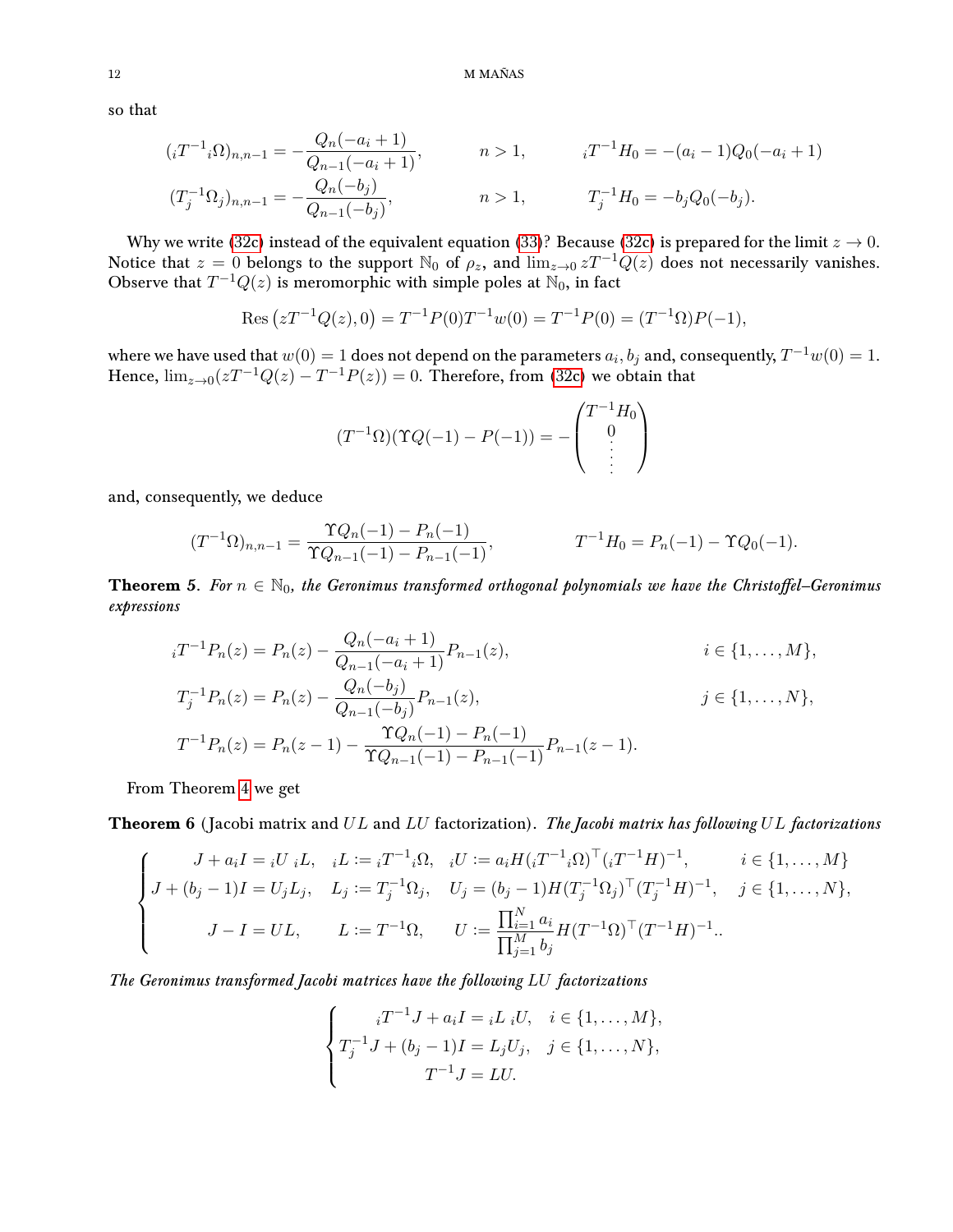2.3. Christoffel-Geronimus-Uvarov transformation and shifts in  $z$ . Here we follow [\[6,](#page-16-8) [7,](#page-16-9) [8\]](#page-16-10) adapted to the scalar case. If we denote  $P_n^{(\pm)}(z)=P_n(z\pm 1),$  we notice that  $\{P_n^{(\pm)}(z)\}_{n=0}^\infty$  is a sequence of monic orthogonal polynomials

$$
\sum_{k=\mp 1}^{\infty} P_n^{(\pm)}(k) P_m^{(\pm)}(k) w^{(\pm)}(k) = \delta_{n,m} H_n,
$$

with  $w^{(\pm)}(k)\vcentcolon= w(k\pm 1).$  The two perturbed functionals  $\rho^{(\pm)}\vcentcolon= \sum_{k=\mp 1}^\infty \delta(z-k)w^{(\pm)}(z)$  satisfy  $(0) = \theta(z)\rho.$ 

<span id="page-12-0"></span>(34) 
$$
\theta(z+1)\rho^{(+)} = \sigma(z)\rho, \qquad \sigma(z-1)\rho^{(-)} = \theta(z)\rho.
$$

Indeed, using the Pearson equation [\(9\)](#page-3-0) and that  $\theta(0) = 0$  we get

$$
\theta(z+1)\rho^{(+)} = \sum_{k=-1}^{\infty} \delta(z-k)\theta(z+1)w(z+1) = \sum_{k=0}^{\infty} \delta(z-k)\sigma(z)w(z) = \sigma(z)\rho,
$$
  

$$
\sigma(z-1)\rho^{(-)} = \sum_{k=1}^{\infty} \delta(z-k)\sigma(z-1)w(z-1) = \sum_{k=0}^{\infty} \delta(z-k)\theta(z)w(z) = \theta(z)\rho.
$$

Consequently, the Pearson equation could be understood as describing a perturbation of the functional, a perturbation of Geronimus-Uvarov type (a composition of a Geronimus and a Christoffel perturbation). If fact, for the  $\rho^{(+)}$  perturbation, if  $\sigma=1$  we have a Geronimus transformation and for  $\theta=1$  we have a Christoffel transformation. The reserve occurs for the  $\rho^{(-)}$  perturbation, if  $\theta = 1$  we have a Geronimus transformation and for  $\sigma = 1$  we have a Christoffel transformation. These interpretations, together with [\(16\)](#page-4-3), allows to find explicit expressions for the shifted polynomials in terms of Christoffel type formulas that involve the evaluation of the polynomials and the second kind functions at the zeros of  $\sigma$  and  $\theta$ .

Attending to [\(34\)](#page-12-0) and following [\[6,](#page-16-8) [7,](#page-16-9) [8\]](#page-16-10) adapted to the scalar case, we have the interpretation

$$
W_G^{(+)} = \theta(z+1), \qquad W_C^{(+)} = \sigma(z), \qquad W_G^{(-)} = \sigma(z-1), \qquad W_C^{(-)} = \theta(z).
$$

The corresponding perturbed Gram matrices are

$$
G^{(\pm)} = \langle \rho^{(\pm)}, \chi \chi^{\top} \rangle = \sum_{k=\mp 1}^{\infty} \chi(k) \chi(k)^{\top} w^{(\pm)}(k) = \sum_{k=\mp 1}^{\infty} \chi(k) \chi(k)^{\top} w(k \pm 1)
$$
  
= 
$$
\sum_{k=0}^{\infty} \chi(k \mp 1) \chi(k \mp 1)^{\top} w(k) = B^{\mp 1} \Big( \sum_{k=0}^{\infty} \chi(k) \chi(k)^{\top} w(k) \Big) B^{\mp \top} = B^{\mp 1} G B^{\mp \top}.
$$

We have

$$
\rho^{(\pm)} = \sum_{k=-\mp 1}^{\infty} \delta(z-k) w^{(\pm)}(k) = \sum_{k=-\mp 1}^{\infty} \delta(z-k) w(k \pm 1),
$$

and also, using Pearson equation [\(9\)](#page-3-0)

$$
\frac{\sigma(z)}{\theta(z+1)}\rho = \sum_{k=0}^{\infty} \delta(z-k) \frac{\sigma(k)}{\theta(k+1)} w(k) = \sum_{k=0}^{\infty} \delta(z-k) w(k+1),
$$

$$
\frac{\theta(z)}{\sigma(z-1)}\rho = \sum_{k=0}^{\infty} \delta(z-k) \frac{\theta(k)}{\sigma(k-1)} w(k) = \sum_{k=1}^{\infty} \delta(z-k) w(k-1).
$$

Consequently, we can write

$$
\rho^{(+)} = \frac{\sigma(z)}{\theta(z+1)}\rho + \delta(z+1)w(0), \qquad \rho^{(-)} = \frac{\theta(z)}{\sigma(z-1)}\rho.
$$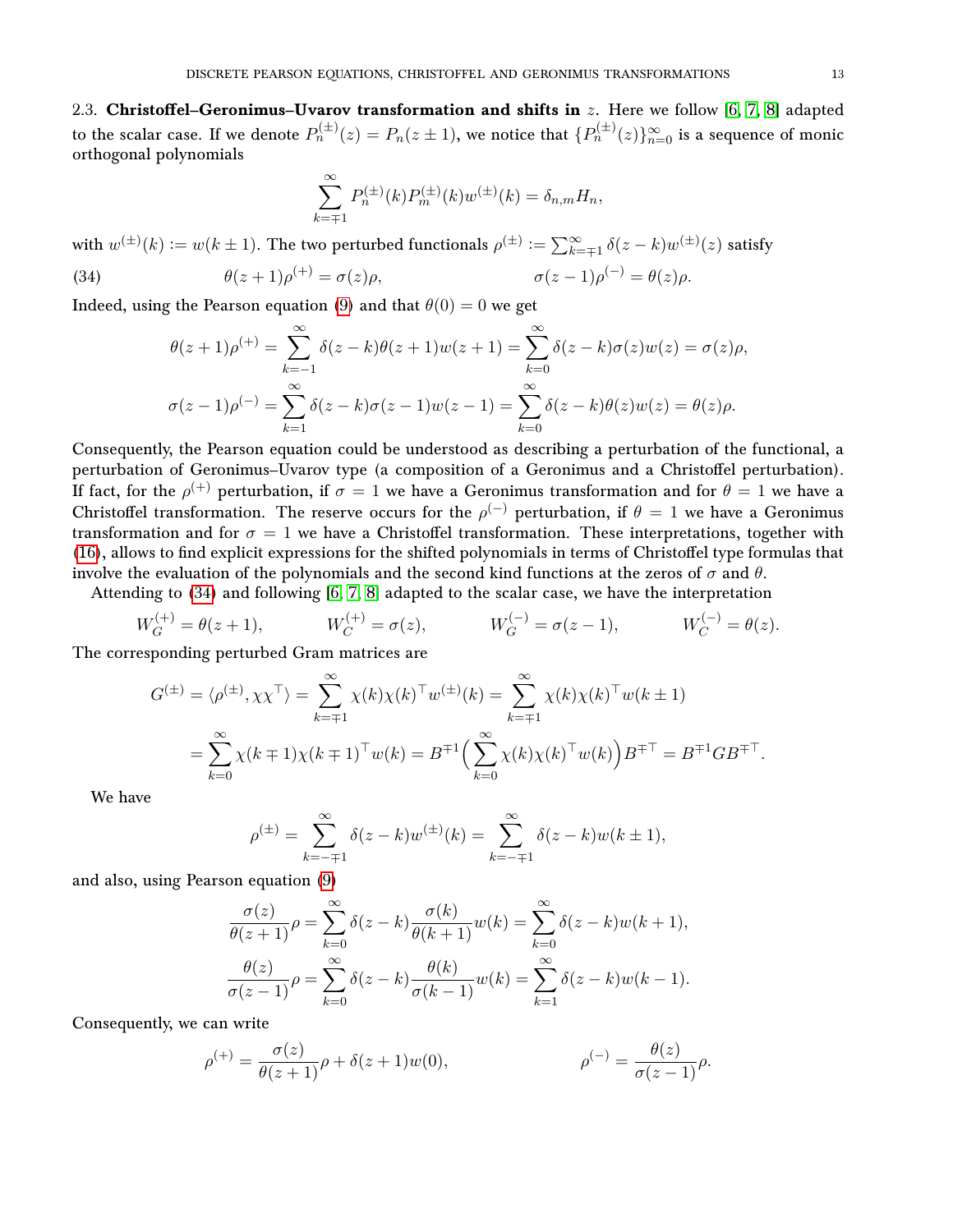Hence, for the (+) perturbation we need a Geronimus mass  $\delta(z+1)w(0)$ , while for the (-) perturbation there is no mass at all.

The Cholesky factorizations for the corresponding perturbed Gram matrices  $G^{(\pm)}$  gives

$$
G^{(\pm)} = \left(S^{(\pm)}\right)^{-1} H^{(\pm)} \left(S^{(\pm)}\right)^{-\top} = B^{\mp 1} S^{-1} H S^{-\top} B^{\mp \top},
$$

and from the uniqueness of such factorization we get  $S^{(\pm)}=SB^{\pm 1}=\Pi^{\pm 1}S$  and  $H^{(\pm)}=H.$  The resolvent matrices, see Definition 2 in [\[8\]](#page-16-10), of these two Geronimus–Uvarov perturbations are

$$
\omega^{(\pm)} = S^{(\pm)} W_C^{(\pm)}(\Lambda) S^{-1} = H^{(\pm)} (S^{(\pm)})^{-\top} W_G^{(\pm)}(\Lambda^{\top}) S^{\top} H^{-1}.
$$

That is,

$$
\omega^{(\pm)} = SB^{\pm 1} W_C^{(\pm)}(\Lambda) S^{-1} = SB^{\pm 1} SS^{-1} W_C^{(\pm)}(\Lambda) S^{-1} = \Pi^{\pm 1} W_C^{(\pm)}(J)
$$
  
=  $H^{(\pm)} \Big( SW_G^{(\pm)}(\Lambda) (S^{(\pm)})^{-1} \Big)^{\top} H^{-1} = H \big( SW_G^{(\pm)}(\Lambda) B^{\mp 1} S^{-1} \big)^{\top} H^{-1} = H \big( W_G^{(\pm)}(J) \Pi^{\mp 1} \big)^{\top} H^{-1}.$ 

Hence, recalling iii) in [\[8,](#page-16-10) Proposition 3 ], formulas (5) and (6) we get

$$
\omega^{(+)} = \Pi \sigma(J) = H \Pi^{-\top} \theta(J^{\top} + I) H^{-1} = H \theta(J^{\top}) \Pi^{-\top} H^{-1} = \Psi^{\top} H^{-1},
$$
  

$$
\omega^{(-)} = \Pi^{-1} \theta(J) = H \Pi^{\top} \sigma(J^{\top} - I) H^{-1} = H \sigma(J^{\top}) \Pi^{\top} H^{-1} = \Psi H^{-1}.
$$

Consequently, we have

$$
\sigma(z)P(z+1) = \omega^{(+)}P(z) = \Pi\sigma(J)P(z),
$$
  
\n
$$
(\omega^{(+)})^{\top}H^{-1}P(z+1) = H^{-1}\theta(J+I)\Pi^{-1}HH^{-1}P(z+1) = \theta(z+1)H^{-1}P(z),
$$
  
\n
$$
\theta(z)P(z-1) = \omega^{(-)}P(z) = \Pi^{-1}\theta(J)P(z),
$$
  
\n
$$
(\omega^{(-)})^{\top}H^{-1}P(z-1) = H^{-1}\sigma(J-I)\Pi HH^{-1}P(z-1) = \sigma(z-1)H^{-1}P(z).
$$

These equations recover [\(16\)](#page-4-3) from this perturbation perspective. More interesting are the results in [\[8\]](#page-16-10) regarding Geronimus–Uvarov perturbations and the second kind functions. The new perturbed second kind functions are

$$
Q^{(\pm)}(z) = \left\langle \rho_{\zeta}^{(\pm)}, \frac{P^{(\pm)}(\zeta)}{z - \zeta} \right\rangle = \sum_{k=\mp 1}^{\infty} \frac{P^{(\pm)}(k)w^{(\pm)}(k)}{z - k} = \sum_{k=\mp 1}^{\infty} \frac{P(k \pm 1)w(k \pm 1)}{z - k}
$$

$$
= \sum_{k=\mp 1}^{\infty} \frac{P(k \pm 1)w(k \pm 1)}{z \pm 1 - (k \pm 1)} = \sum_{k=0}^{\infty} \frac{P(k)w(k)}{z \pm 1 - k}
$$

$$
= Q(z \pm 1).
$$

According to the Proof of [\[8,](#page-16-10) Proposition 4] we have

$$
Q^{(\pm)}(z)W_G^{(\pm)}(z) - \omega^{(\pm)}Q = \left\langle \rho_{\zeta}^{(\pm)}, P(\zeta) \frac{W_G^{(\pm)}(z) - W_G^{(\pm)}(\zeta)}{z - \zeta} \right\rangle,
$$

and we get the following relations

$$
Q(z+1)\theta(z+1) - \Psi^{\top}H^{-1}Q(z) = \left\langle \rho_{\zeta}^{(+)}, P(\zeta) \frac{\theta(z+1) - \theta(\zeta+1)}{z-\zeta} \right\rangle = \sum_{k=0}^{\infty} P(k) \frac{\theta(z+1) - \theta(k)}{z+1-k} w(k),
$$
  

$$
Q(z-1)\sigma(z-1) - \Psi H^{-1}Q(z) = \left\langle \rho_{\zeta}^{(-)}, P(\zeta) \frac{\sigma(z-1) - \sigma(\zeta-1)}{z-\zeta} \right\rangle = \sum_{k=0}^{\infty} P(k) \frac{\sigma(z-1) - \sigma(k)}{z-1-k} w(k).
$$

Finally, we collect these results together.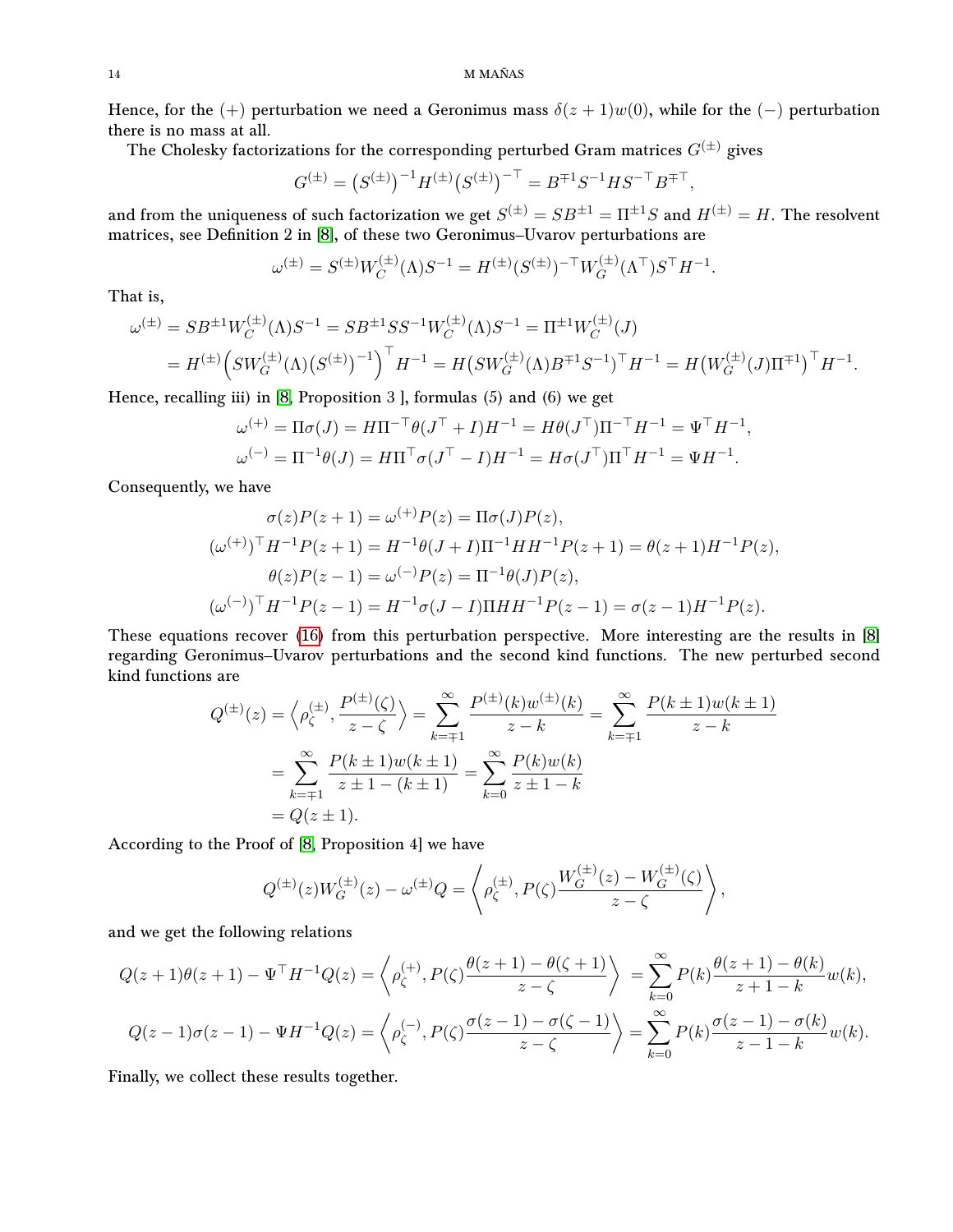Proposition 6. The following holds

$$
\theta(z)Q(z) - \Psi^{\top}H^{-1}Q(z-1) = \sum_{k=0}^{\infty} P(k) \frac{\theta(z) - \theta(k)}{z - k} w(k),
$$

$$
\sigma(z)Q(z) - \Psi H^{-1}Q(z+1) = \sum_{k=0}^{\infty} P(k) \frac{\sigma(z) - \sigma(k)}{z - k} w(k).
$$

If  $\theta(z) = z^{N+1} + \theta_N z^N + \cdots + \theta_1 z$  and  $\sigma(z) = \eta z^M + \sigma_{M-1} z^{M-1} + \cdots + \sigma_0$ , we have for each of the polynomials in the Pearson equation

$$
\frac{\theta(z) - \theta(k)}{z - k} = (\chi(k))^{\top} \begin{pmatrix} M_{\theta} \chi^{[N+1]}(z) \\ 0 \end{pmatrix}, \qquad \frac{\sigma(z) - \sigma(k)}{z - k} = (\chi(k))^{\top} \begin{pmatrix} M_{\sigma} \chi^{[M]}(z) \\ 0 \end{pmatrix}.
$$

where we have used the matrices

$$
M_{\theta} = \begin{pmatrix} 0 & \theta_1 & \cdots & \cdots & \theta_N & 1 \\ \theta_1 & & & & 0 \\ \vdots & & & & \vdots \\ \theta_N & & & & \vdots \\ 1 & 0 & \cdots & \cdots & \cdots & 0 \end{pmatrix} \in \mathbb{C}^{(N+1)\times(N+1)}, \quad M_{\sigma} = \begin{pmatrix} \sigma_0 & \sigma_1 & \cdots & \cdots & \cdots & \sigma_{M-1} & \eta \\ \sigma_1 & & & & & \vdots \\ \vdots & & & & & \vdots \\ \sigma_{M-1} & & & & & \vdots \\ \sigma_{M-1} & & & & & \vdots \\ \eta & & & & & \vdots \\ \end{pmatrix} \in \mathbb{C}^{(M)\times(M)}.
$$

Therefore,

$$
\sum_{k=0}^{\infty} P(k) \frac{\theta(z) - \theta(k)}{z - k} w(k) = S \sum_{k=0}^{\infty} \chi(k) (\chi(k))^\top w(k) \begin{pmatrix} M_{\theta} \chi^{[N+1]}(z) \\ 0 \end{pmatrix} = SG \begin{pmatrix} M_{\theta} (\chi^{[N+1]}(z) \\ 0 \end{pmatrix}
$$

$$
= HS^{-\top} \begin{pmatrix} M_{\theta} \chi^{[N+1]}(z) \\ 0 \end{pmatrix} = \begin{pmatrix} (HS^{-\top})^{[N+1]} M_{\theta} \chi^{[N+1]}(z) \\ 0 \end{pmatrix}
$$

$$
= \begin{pmatrix} H^{[N]} (S^{[N+1]})^{-\top} M_{\theta} \chi^{[N+1]}(z) \\ 0 \end{pmatrix}
$$

So that, the previous Proposition may be recast as follows

Proposition 7. The following relations are satisfied

$$
\theta(z)Q(z) - \Psi^{\top} H^{-1} Q(z-1) = \begin{pmatrix} H^{[N+1]} (S^{[N+1]})^{-\top} M_{\theta} \chi^{[N+1]}(z) \\ 0 \end{pmatrix},
$$

$$
\sigma(z)Q(z) - \Psi H^{-1} Q(z+1) = \begin{pmatrix} H^{[M]} (S^{[M]})^{-\top} M_{\sigma} \chi^{[M]}(z) \\ 0 \end{pmatrix},
$$

and, in particular, we have

$$
\theta(z)Q_n(z) = \sum_{m=n-N-1}^{n+M} \frac{Q_m(z-1)}{H_m} \Psi_{m,n}, \quad n > N+1, \quad \sigma(z)Q_n(z) = \sum_{m=n-M}^{n+N+1} \Psi_{n,m} \frac{Q_m(z+1)}{H_m}, \quad n > M.
$$

From (??), if  $k \in \mathbb{N}_0$  is not a zero of  $P_n$ , we see that  $Q_n(z)$  is a meromorphic function with simples poles located at  $z \in \mathbb{N}_0$ , with residues at these poles given by  $\text{Res}(Q_n, k) = P_n(k)w(k)$ .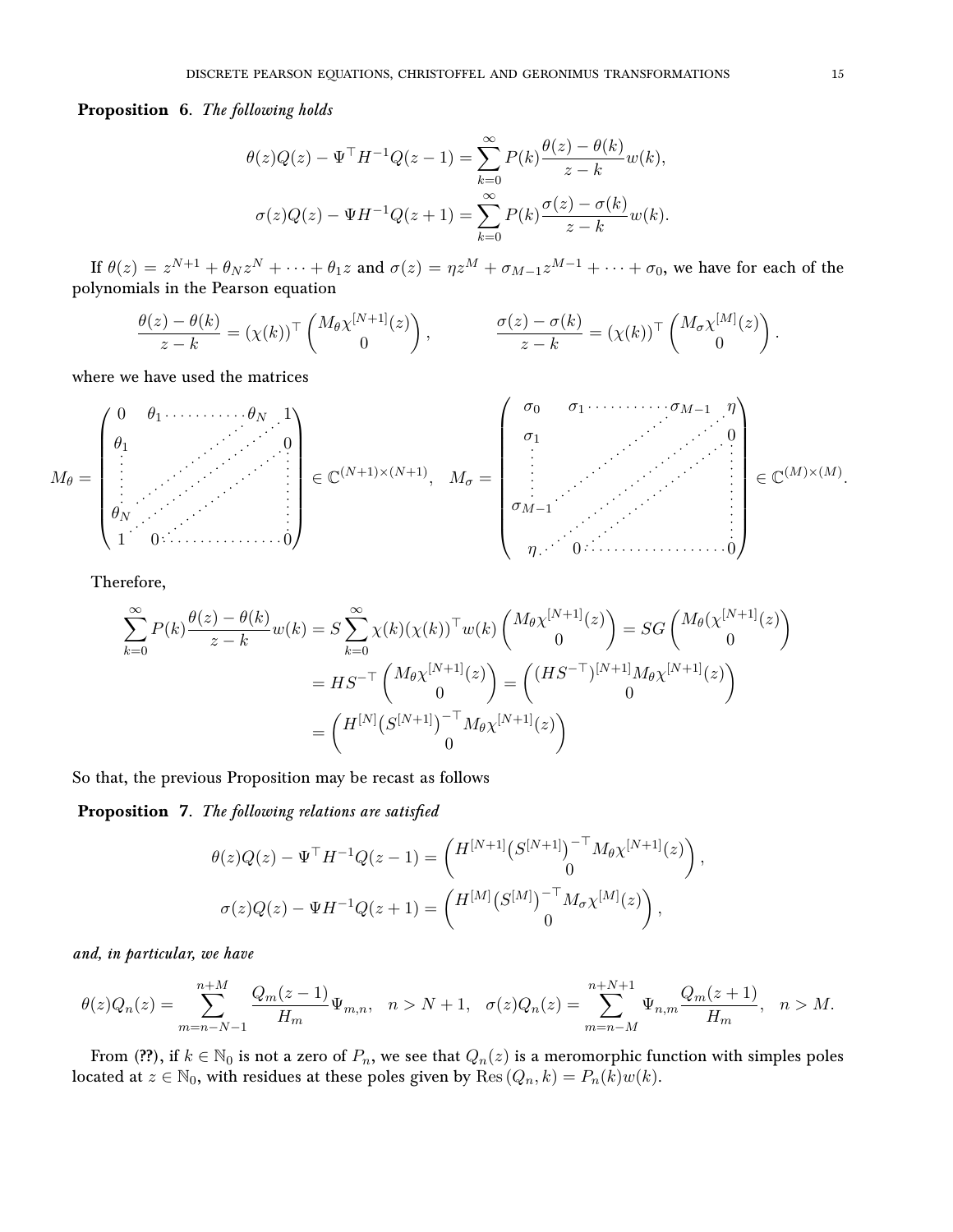Thus, we get

$$
\theta(k)P_n(k)w(k) = (1 - \delta_{k,0}) \sum_{m=n-N-1}^{n+M} \frac{P_m(k-1)w(k-1)}{H_m} \Psi_{m,n}, \qquad n > N,
$$
  

$$
\sigma(k)P_n(k)w(k) = \sum_{m=n-M}^{n+N+1} \Psi_{n,m} \frac{P_m(k+1)w(k+1)}{H_m}, \qquad n > M.
$$

which are in disguise [\(16\)](#page-4-3) evaluated at  $k \in \mathbb{N}_0$ , i.e.

$$
\theta(k)P_n(k-1) = \sum_{m=n-M}^{n+N} \Psi_{n,m} \frac{P_m(k)}{H_m}, \qquad \sigma(k)P_n(k+1) = \sum_{m=n-N}^{n+M} \frac{P_m(k)}{H_m} \Psi_{m,n}.
$$

Finally, we have

**Theorem 7.** Assume that the zeros  $\theta$  and  $\sigma$  are simple, so that

$$
\theta(z) = z \prod_{k=1}^{N} (z + b_k - 1), \qquad \sigma(z) = \eta \prod_{k=1}^{M} (z + a_k),
$$

with  $b$ 's all different and  $a$ 's all different. Then, in terms of quasi-determinants (in this case quotients of determinants), for  $n \geq M$ 

$$
\theta(z)P_n(z-1)
$$
\n
$$
= \Theta_* \begin{bmatrix} P_{n-M}(0) & P_{n-M}(-b_1+1) & \cdots & P_{n-M}(-b_N+1) & Q_{n-M}(-a_1+1) & \cdots & Q_{n-M}(-a_M+1) & P_{n-M}(z) \\ \vdots & \vdots & \ddots & \vdots & \vdots & \vdots \\ P_{n+N+1}(0) & P_{n+N}(-b_1+1) & \cdots & P_{n+N+1}(-b_N+1) & Q_{n+N+1}(-a_1+1) & \cdots & Q_{n+N+1}(-a_M+1) & P_{n+N+1}(z) \end{bmatrix}
$$
\nand, for  $n \geq N+1$ 

$$
\frac{\sigma(z)}{\eta}P_n(z+1)
$$
\n
$$
= \Theta_* \begin{bmatrix}\nP_{n-N-1}(-a_1) & \cdots & P_{n-N-1}(-a_M) & Q_{n-N-1}(-1) & P_{n-N-1}(-1) & Q_{n-N-1}(-b_1) & \cdots & Q_{n-N-1}(-b_N) & P_{n-N}(z) \\
\vdots & \vdots & \vdots & \vdots & \vdots & \vdots \\
P_{n+M}(-a_1) & \cdots & P_{n+M}(-a_M) & Q_{n+M}(-1) & P_{n+M}(-1) & Q_{n+M}(-b_1) & \cdots & Q_{n+M}(-b_N) & P_{n+M}(z)\n\end{bmatrix}.
$$

## Conclusions and outlook

Adler and van Moerbeke have throughly used the Gauss–Borel factorization of the moment matrix in their studies of integrable systems and orthogonal polynomials [\[1,](#page-16-12) [2,](#page-16-13) [3\]](#page-16-14). Our Madrid group extended and applied it in different contexts, namely CMV orthogonal polynomials, matrix orthogonal polynomials, multiple orthogonal polynomials and multivariate orthogonal, see [\[5,](#page-16-15) [4,](#page-16-16) [6,](#page-16-8) [7,](#page-16-9) [8,](#page-16-10) [9,](#page-16-17) [10,](#page-16-18) [11,](#page-16-19) [12\]](#page-16-20). For a general overview see [\[41\]](#page-17-23).

Recently [\[43\]](#page-17-9) we extended those ideas to the discrete scenario, and study the consequences of the Pearson equation on the moment matrix and Jacobi matrices. For that description a new banded matrix is required, the Laguerre–Freud structure matrix that encodes the Laguerre–Freud relations for the recurrence coefficients. We have also found that the contiguous relations fulfilled generalized hypergeometric functions determining the moments of the weight described for the squared norms of the orthogonal polynomials a discrete Toda hierarchy known as Nijhoff–Capel equation, see [\[44\]](#page-17-10). In [\[26\]](#page-17-12) these ideas are applied to generalized Charlier, Meixner, and Hahn orthogonal polynomials extending the results of [\[22,](#page-16-3) [47,](#page-17-8) [27,](#page-17-5) [28,](#page-17-6) [29\]](#page-17-7).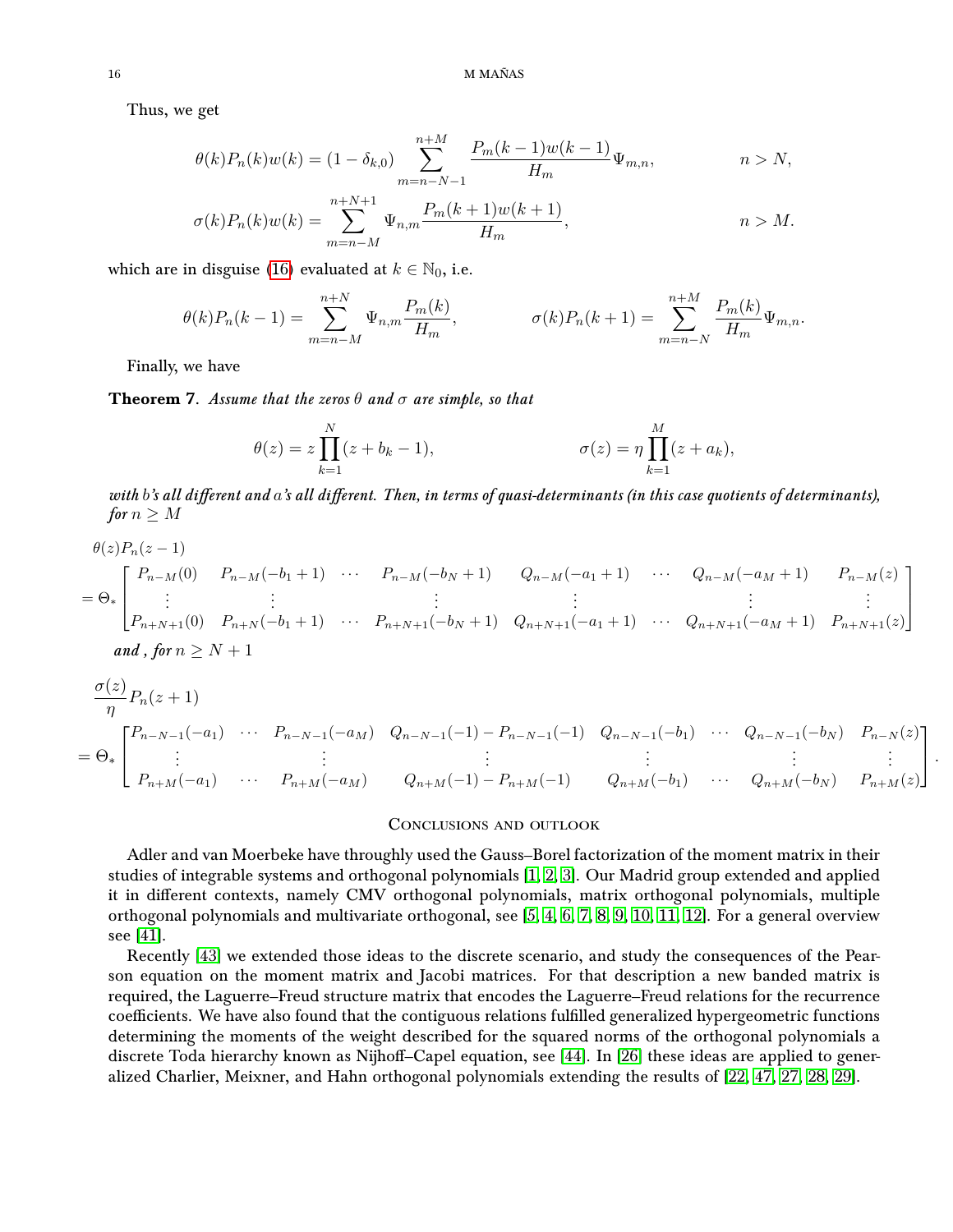In this paper we have seen how the contiguous relations could be understood as Christoffel and Geronimus transformations. Moreover, we also us the Geronimus–Uvarov transformations to give determinantal expressions for the shifted discrete orthogonal polynomials.

For the future, we will study the generalized Hahn of type II polynomials, and extend these techniques to multiple discrete orthogonal polynomials [\[13\]](#page-16-21) and its relations with the transformations presented in [\[19\]](#page-16-22) and quadrilateral lattices [\[21,](#page-16-23) [42\]](#page-17-24),

### **REFERENCES**

- <span id="page-16-12"></span>[1] Mark Adler and Pierre van Moerbeke, Vertex operator solutions to the discrete KP hierarchy, Communications in Mathematical Physics 203 (1999) 185-210
- <span id="page-16-13"></span>[2] ———, Generalized orthogonal polynomials, discrete KP and Riemann–Hilbert problems, Communications in Mathematical Physics 207 (1999) 589-620.
- <span id="page-16-14"></span>[3] ———, Darboux transforms on band matrices, weights and associated polynomials, International Mathematics Research Notices 18 (2001) 935-984.
- <span id="page-16-16"></span>[4] Carlos Álvarez-Fernández, Ulises Fidalgo Prieto, and Manuel Mañas, Multiple orthogonal polynomials of mixed type: Gauss-Borel factorization and the multi-component 2D Toda hierarchy, Advances in Mathematics 227 (2011) 1451–1525.
- <span id="page-16-15"></span>[5] Carlos Alvarez-Fernández and Manuel Mañas, Orthogonal Laurent polynomials on the unit circle, extended CMV ordering and 2D Toda type integrable hierarchies, Advances in Mathematics 240 (2013) 132-193
- <span id="page-16-8"></span>[6] Carlos Álvarez-Fernández, Gerardo Ariznabarreta, Juan C. García-Ardila, Manuel Mañas, and Francisco Marcellán, Christoffel transformations for matrix orthogonal polynomials in the real line and the non-Abelian 2D Toda lattice hierarchy, International  $\widetilde{M}$ athematics Research Notices  ${\bf 2017} \; \mathrm{n^o 5} \;(2017)$  1285-1341, [DOI:10.1093/imrn/rnw027.](https://doi.org/10.1093/imrn/rnw027)
- <span id="page-16-9"></span>[7] Gerardo Ariznabarreta, Juan C. García-Ardila, Manuel Mañas, and Francisco Marcellán, Matrix biorthogonal polynomials on the real line: Geronimus transformations, Bulletin of Mathematical Sciences 9 (2019) 195007 (68 pages) [DOI:10.1142/S1664360719500073](https://doi.org/10.1142/S1664360719500073) (World Scientic) or [DOI:10.1007/s13373-018-0128-y3](https://doi.org/10.1007/s13373-018-0128-y) (Springer-Verlag).
- <span id="page-16-10"></span>[8] Gerardo Ariznabarreta, Juan C. García-Ardila, Manuel Mañas, and Francisco Marcellán, Non-Abelian integrable hierarchies: matrix biorthogonal polynomials and perturbations Journal of Physics A: Mathematical & Theoretical 51 (2018) 205204.
- <span id="page-16-17"></span>[9] Gerardo Ariznabarreta and Manuel Mañas, Matrix orthogonal Laurent polynomials on the unit circle and Toda type integrable systems, Advances in Mathematics 264 (2014) 396-463.
- <span id="page-16-18"></span>[10] ——, Multivariate orthogonal polynomials and integrable systems, Advances in Mathematics 302 (2016) 628-739.
- <span id="page-16-19"></span>[11] ——, Christoffel transformations for multivariate orthogonal polynomials, Journal of Approximation Theory 225 (2018) 242–283.
- <span id="page-16-20"></span>[12] Gerardo Ariznabarreta, Manuel Mañas, and Alfredo Toledano, CMV Biorthogonal Laurent Polynomials: Perturbations and Christoffel Formulas, Studies in Applied Mathematics 140 (2018) 333–400.
- <span id="page-16-21"></span>[13] Jorge Arvesú, Jonathan Coussement, and Walter Van Assche, Some discrete multiple orthogonal polynomials, Journal of Computational and Applied Mathematics 153 (2003).
- <span id="page-16-11"></span>[14] Richard A. Askey and Adri B. Olde Daalhuis, Generalized hypergeometric function (2010), in Olver, Frank W. J.; Lozier, Daniel M.; Boisvert, Ronald F.; Clark, Charles W. (eds.), NIST Handbook of Mathematical Functions, Cambridge University Press.
- <span id="page-16-0"></span>[15] Jinho Baik, Thomas Kriecherbauer, Kenneth T.-R. McLaughlin, and Peter D. Miller, Annals of Mathematics Studies 164, Princeton University Press, 2007.
- <span id="page-16-1"></span>[16] Richard Beals and Roderick Wong, Special functions and orthogonal polynomials, Cambridge Studies in Advanced Mathematics 153, Cambridge University Press, 2016.
- <span id="page-16-7"></span>[17] Theodore S. Chihara, An Introduction to Orthogonal Polynomials, Dover, 2011. Originally published by Gordon and Breach, 1978.
- <span id="page-16-6"></span>[18] Elwin B. Christoffel, Über die gaußische quadratur und eine verallgemeinerung derselben, Journal für die reine und angewandte Mathematike (Crelle's Journal) 55 (1858) 61–82.
- <span id="page-16-22"></span>[19] Amílcar Branquinho, Ana Foulquié-Moreno, and Manuel Mañas, Multiple orthogonal polynomials on the step-line, [arXiv:2106.12707 \[CA\]](https://arxiv.org/abs/2106.12707) (2021).
- <span id="page-16-5"></span>[20] Peter A. Clarkson, Recurrence coefficients for discrete orthonormal polynomials and the Painlevé equations, Journal of Physics A: Mathematical & Theoretical 46 (2013) 185205.
- <span id="page-16-23"></span>[21] Adam Doliwa, Paolo Maria Santini, and Manuel Mañas, Transformations of quadrilateral lattices, Journal of Mathematical Physics 41 (2000) 944–990.
- <span id="page-16-3"></span>[22] Diego Dominici, Laguerre–Freud equations for generalized Hahn polynomials of type I, Journal of Difference Equations and Applications 24 (2018) 916–940.
- <span id="page-16-4"></span>[23] ——, Matrix factorizations and orthogonal polynomials, Random Matrices Theory Applications 9 (2020) 2040003, 33 pp.
- <span id="page-16-2"></span>[24] Diego Dominici and Francisco Marcellán, Discrete semiclassical orthogonal polynomials of class one, Pacific Journal of Mathematics  $268$  n°2 (2012) 389-411.